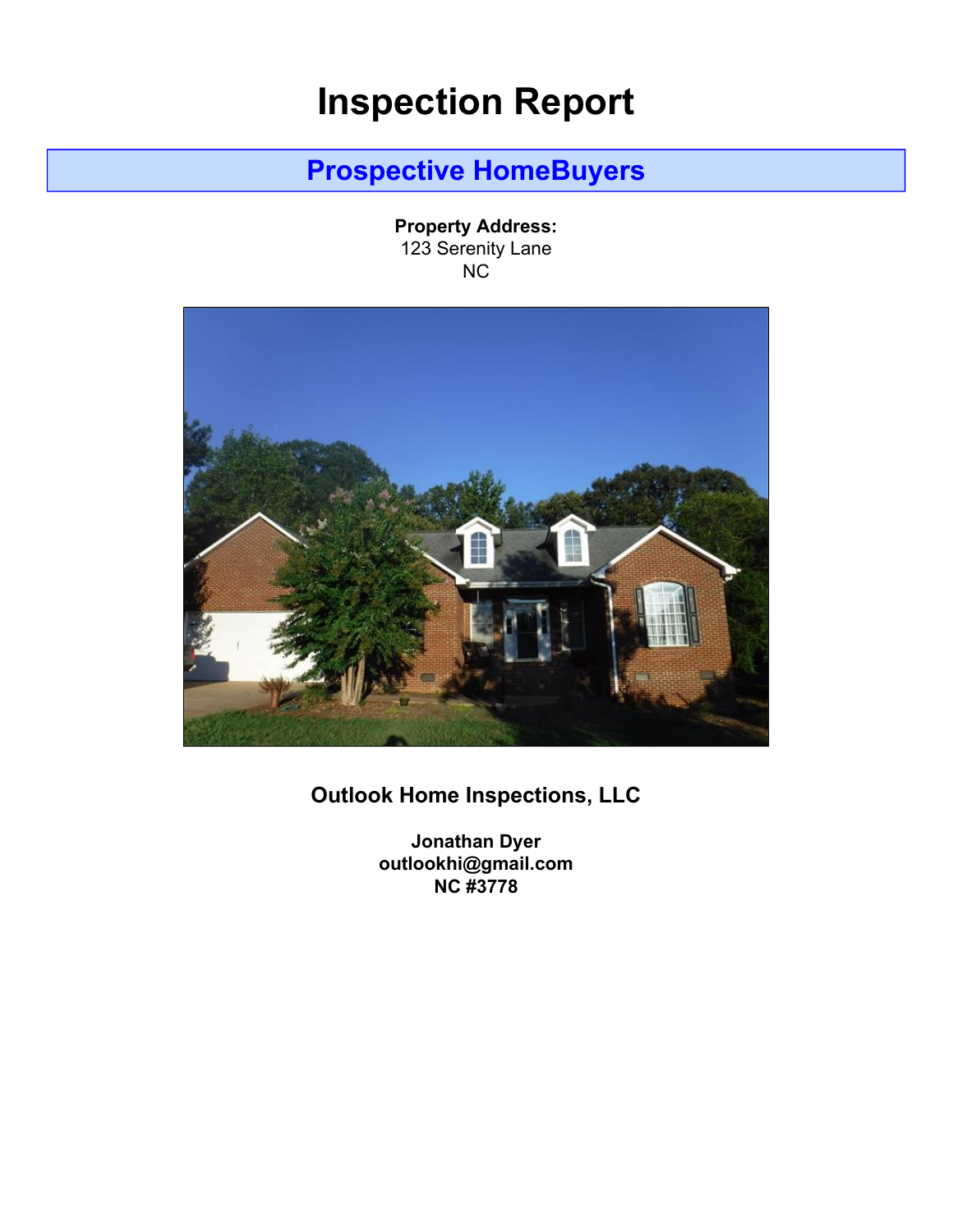# **Table of Contents**

<span id="page-1-0"></span>

| 8 Heating / Central Air Conditioning18 |
|----------------------------------------|
|                                        |
|                                        |
|                                        |
|                                        |
|                                        |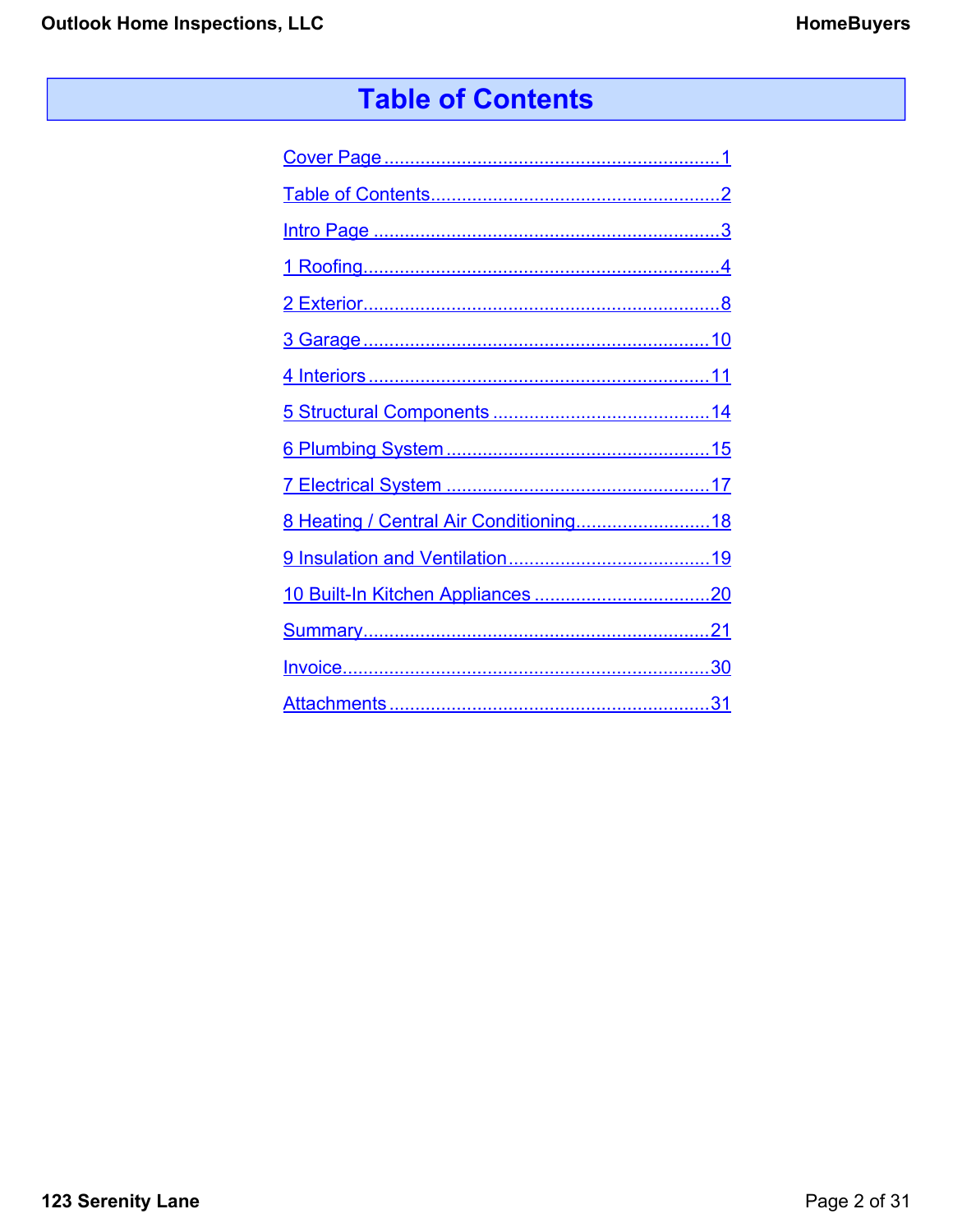<span id="page-2-0"></span>

| Date: 9/2/2016                         | <b>Time:</b> 10:00 AM                             | <b>Report ID:</b>                |
|----------------------------------------|---------------------------------------------------|----------------------------------|
| Property:<br>123 Serenity Lane<br>  NC | <b>Customer:</b><br><b>Prospective HomeBuyers</b> | <b>Real Estate Professional:</b> |

## **Comment Key or Definitions**

The following definitions of comment descriptions represent this inspection report. All comments by the inspector should be considered before purchasing this home. Any recommendations by the inspector to repair or replace suggests a second opinion or further inspection by a qualified contractor. All costs associated with further inspection fees and repair or replacement of item, component or unit should be considered before you purchase the property.

**Inspected (IN)** = I visually observed the item, component or unit and if no other comments were made then it appeared to be functioning as intended allowing for normal wear and tear.

**Not Inspected (NI)**= I did not inspect this item, component or unit and made no representations of whether or not it was functioning as intended and will state a reason for not inspecting.

**Not Present (NP)** = This item, component or unit is not in this home or building.

**Repair or Replace (RR)** = The item, component or unit is not functioning as intended, or needs further inspection by a qualified contractor. Items, components or units that can be repaired to satisfactory condition may not need replacement.

| In Attendance:       | Type of building:       | Approximate age of building:          |
|----------------------|-------------------------|---------------------------------------|
| Customer             | Single Family (1 story) | Over 10 Years                         |
| Temperature:         | Weather:                | <b>Ground/Soil surface condition:</b> |
| Over 65 (F) = 18 (C) | Clear                   | Dry                                   |
|                      |                         |                                       |
| Rain in last 3 days: | <b>Radon Test:</b>      | <b>Water Test:</b>                    |
| Yes                  | No.                     | No                                    |
|                      |                         |                                       |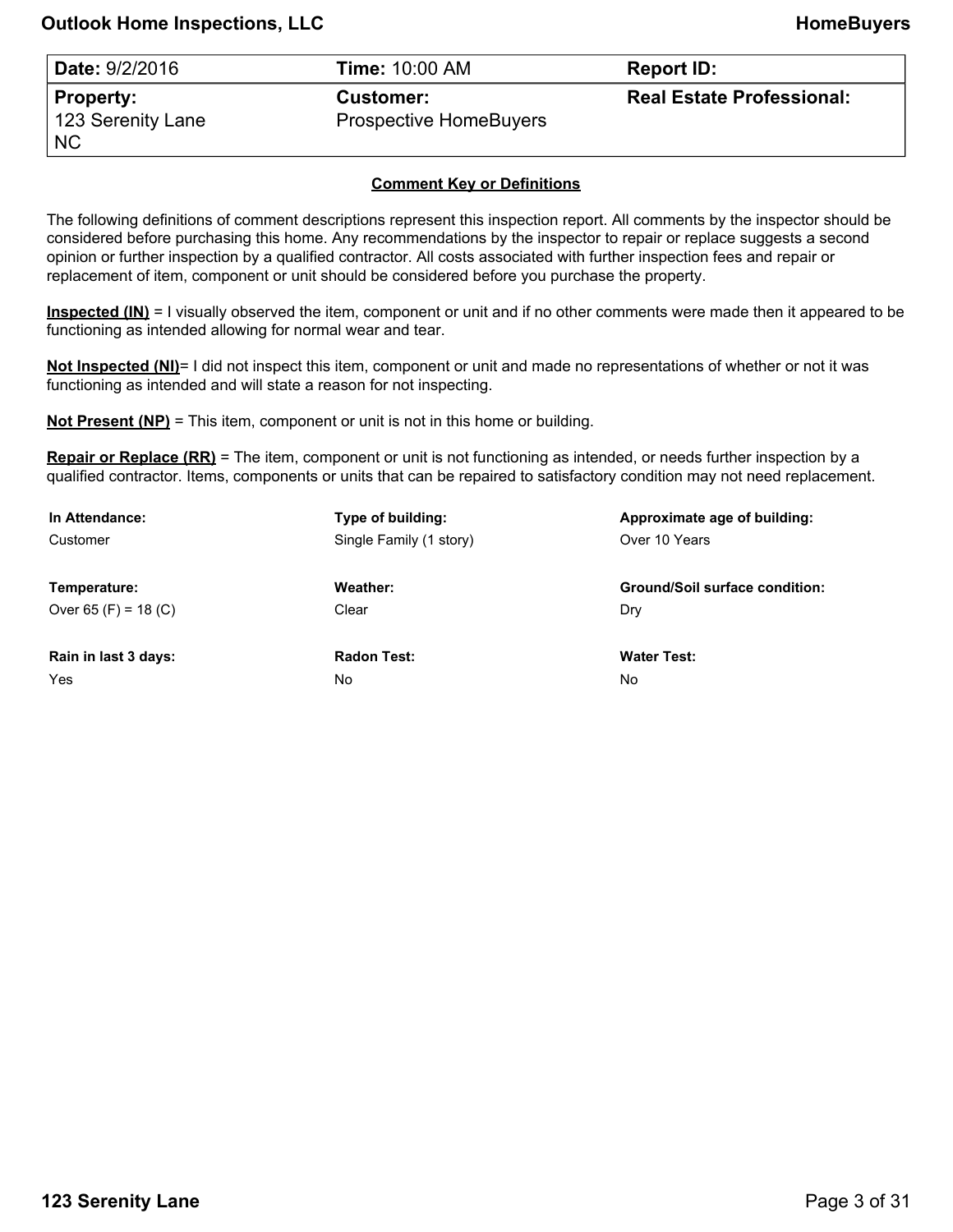## <span id="page-3-0"></span>**1. Roofing**

The home inspector shall observe: Roof covering; Roof drainage systems; Flashings; Skylights, chimneys, and roof penetrations; and Signs of' leaks or abnormal condensation on building components. The home inspector shall: Describe the type of roof covering materials; and Report the methods used to observe the roofing. The home inspector is not required to: Walk on the roofing; or Observe attached accessories including but not limited to solar systems, antennae, and lightning arrestors.

## **Styles & Materials**

#### **Roof Covering:**

Architectural

**Viewed roof covering from:** Ladder Walked roof

**Sky Light(s):** None

#### **Chimney (exterior):**

Metal Flue Pipe

#### **Items**

#### **1.0 Roof Coverings**

#### **Comments:** Repair or Replace

Loose and/or damaged shingle tabs were located at the rear gable located just above the master bedroom. A licensed roofing contractor should be consulted for evaluation and repair.



1.0 Item 1(Picture)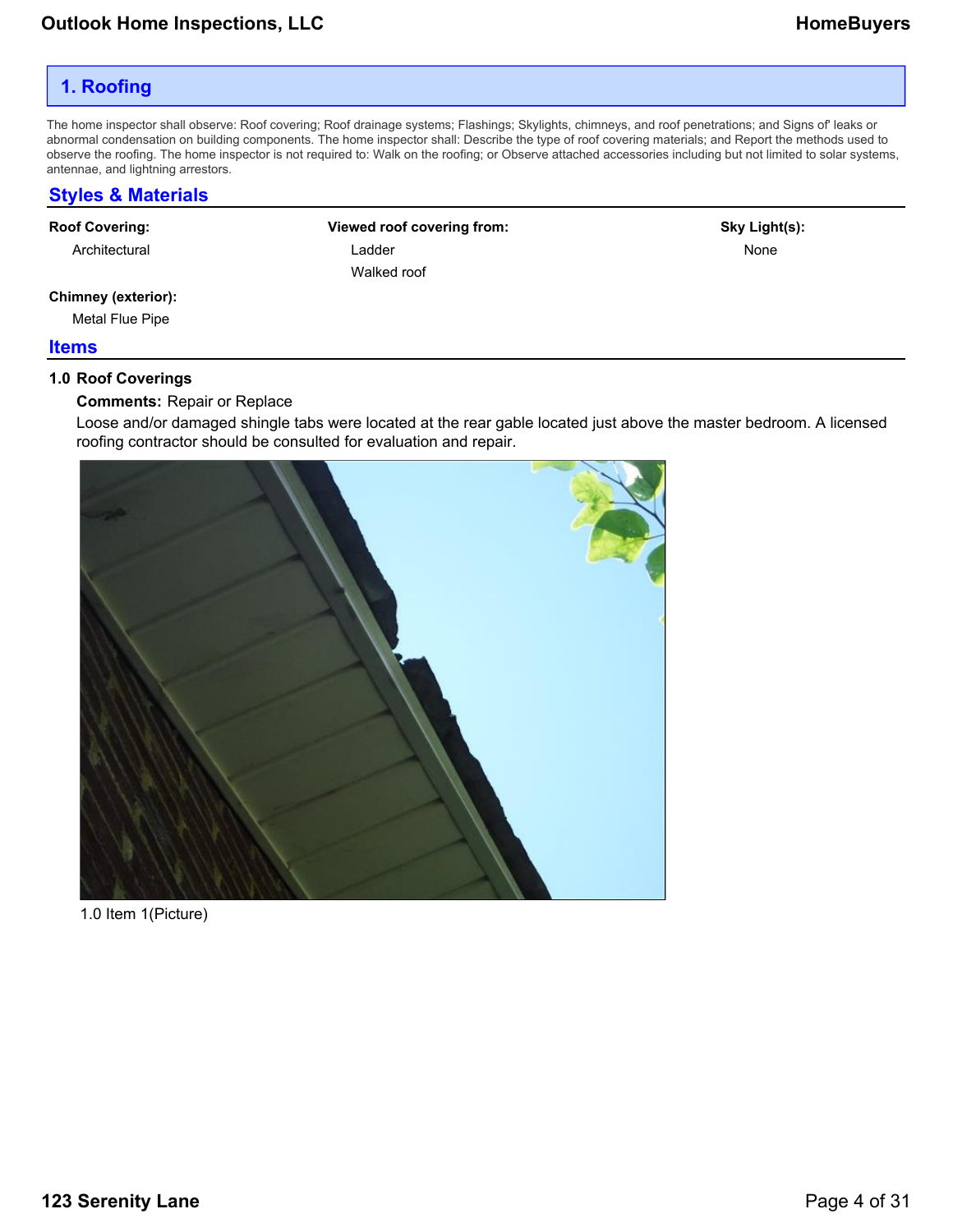

1.0 Item 2(Picture)

## **1.1 Flashings**

**Comments:** Inspected

- **1.2 Skylights, Chimneys and Roof Penetrations Comments:** Inspected
- **1.3 Roof Drainage Systems Comments:** Repair or Replace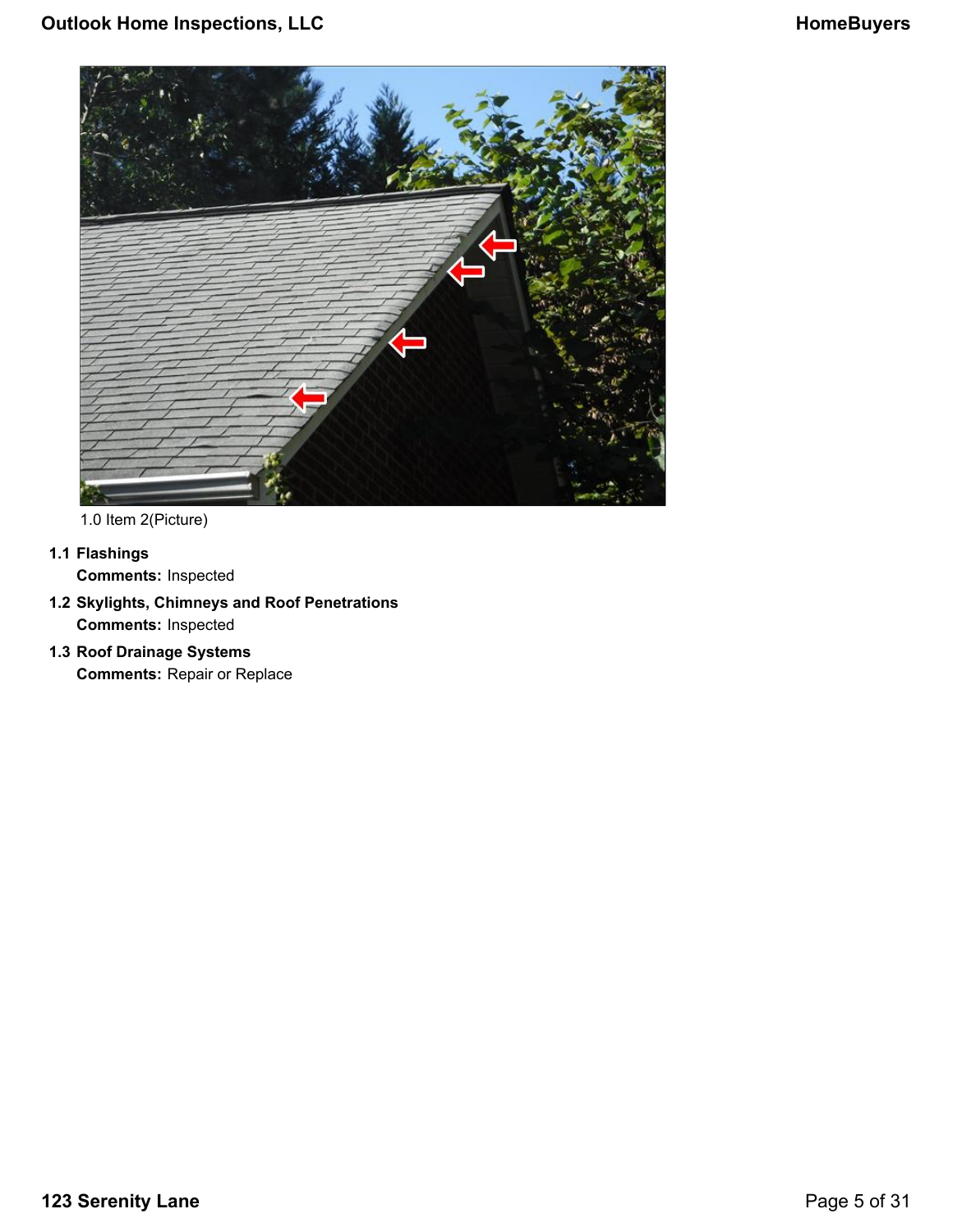## **Outlook Home Inspections, LLC HomeBuyers HomeBuyers**

(1) Water stains on brick suggest that water is overflowing the gutter system in place above the right side of the garage door. A kickout flashing should be installed to prevent water intrusion and eventual damage to the masonry. A licensed roofing contractor should be consulted for evaluation and repair.



## 1.3 Item 1(Picture)

(2) Section of the gutter located at the rear, right side of the home has pulled away from the fascia. Water penetration that could result in damage could occur if not repaired. A qualified contractor or tradesman should perform repair.



1.3 Item 2(Picture)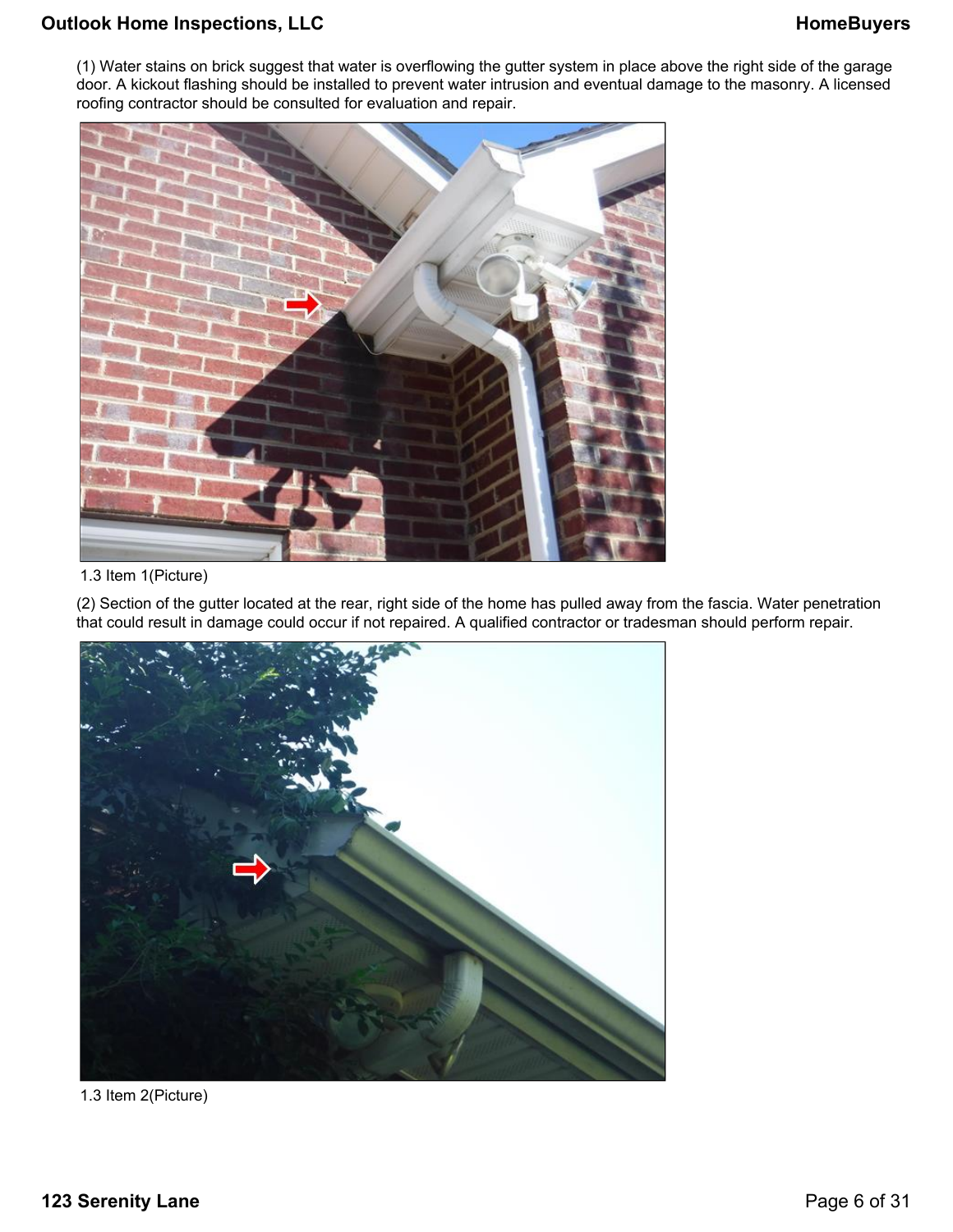

#### 1.3 Item 3(Picture)

The roof of the home was inspected and reported on with the above information. While the inspector makes every effort to find all areas of concern, some areas can go unnoticed. Roof coverings and skylights can appear to be leak proof during inspection and weather conditions. Our inspection makes an attempt to find a leak but sometimes cannot. Please be aware that the inspector has your best interest in mind. Any repair items mentioned in this report should be considered before purchase. It is recommended that qualified contractors be used in your further inspection or repair issues as it relates to the comments in this inspection report.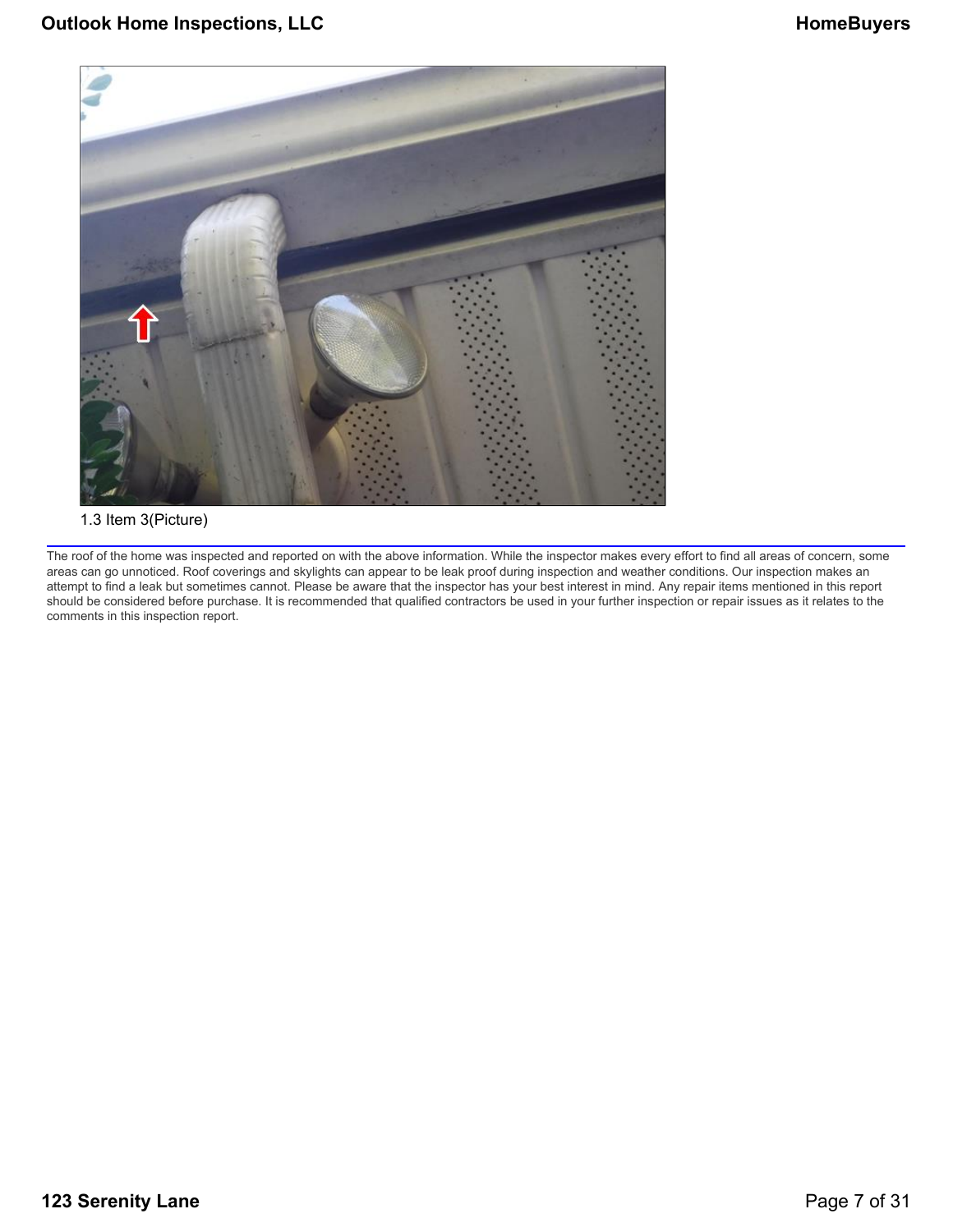## <span id="page-7-0"></span>**2. Exterior**

The home inspector shall observe: Wall cladding, flashings, and trim; Entryway doors and a representative number of windows; Garage door operators; Decks, balconies, stoops, steps, areaways, porches and applicable railings; Eaves, soffits, and fascias; and Vegetation, grading, drainage, driveways, patios, walkways, and retaining walls with respect to their effect on the condition of the building. The home inspector shall: Describe wall cladding materials; Operate all entryway doors and a representative number of windows; Operate garage doors manually or by using permanently installed controls for any garage door operator; Report whether or not any garage door operator will automatically reverse or stop when meeting reasonable resistance during closing; and Probe exterior wood components where deterioration is suspected. The home inspector is not required to observe: Storm windows, storm doors, screening, shutters, awnings, and similar seasonal accessories; Fences; Presence of safety glazing in doors and windows; Garage door operator remote control transmitters; Geological conditions; Soil conditions; Recreational facilities (including spas, saunas, steam baths, swimming pools, tennis courts, playground equipment, and other exercise, entertainment, or athletic facilities); Detached buildings or structures; or Presence or condition of buried fuel storage tanks. The home inspector is not required to: Move personal items, panels, furniture, equipment, plant life, soil, snow, ice or debris that obstructs access or visibility.

## **Styles & Materials**

| <b>Siding Style:</b> | <b>Siding Material:</b> | <b>Exterior Entry Doors:</b> |
|----------------------|-------------------------|------------------------------|
| <b>Brick</b>         | <b>Brick veneer</b>     | Wood                         |
| Appurtenance:        | Driveway:               |                              |
| Deck with steps      | Concrete                |                              |
|                      |                         |                              |

#### **Items**

## **2.0 Wall Cladding Flashing and Trim**

#### **Comments:** Repair or Replace

Measurable crack located in the brick veneer just to the right of the garage door entrance should be sealed to prevent moisture intrusion. A licensed general contractor should be consulted for further evaluation and to make necessary repair(s).



2.0 Item 1(Picture)

- **2.1 Doors (Exterior) Comments:** Inspected
- **2.2 Windows Comments:** Inspected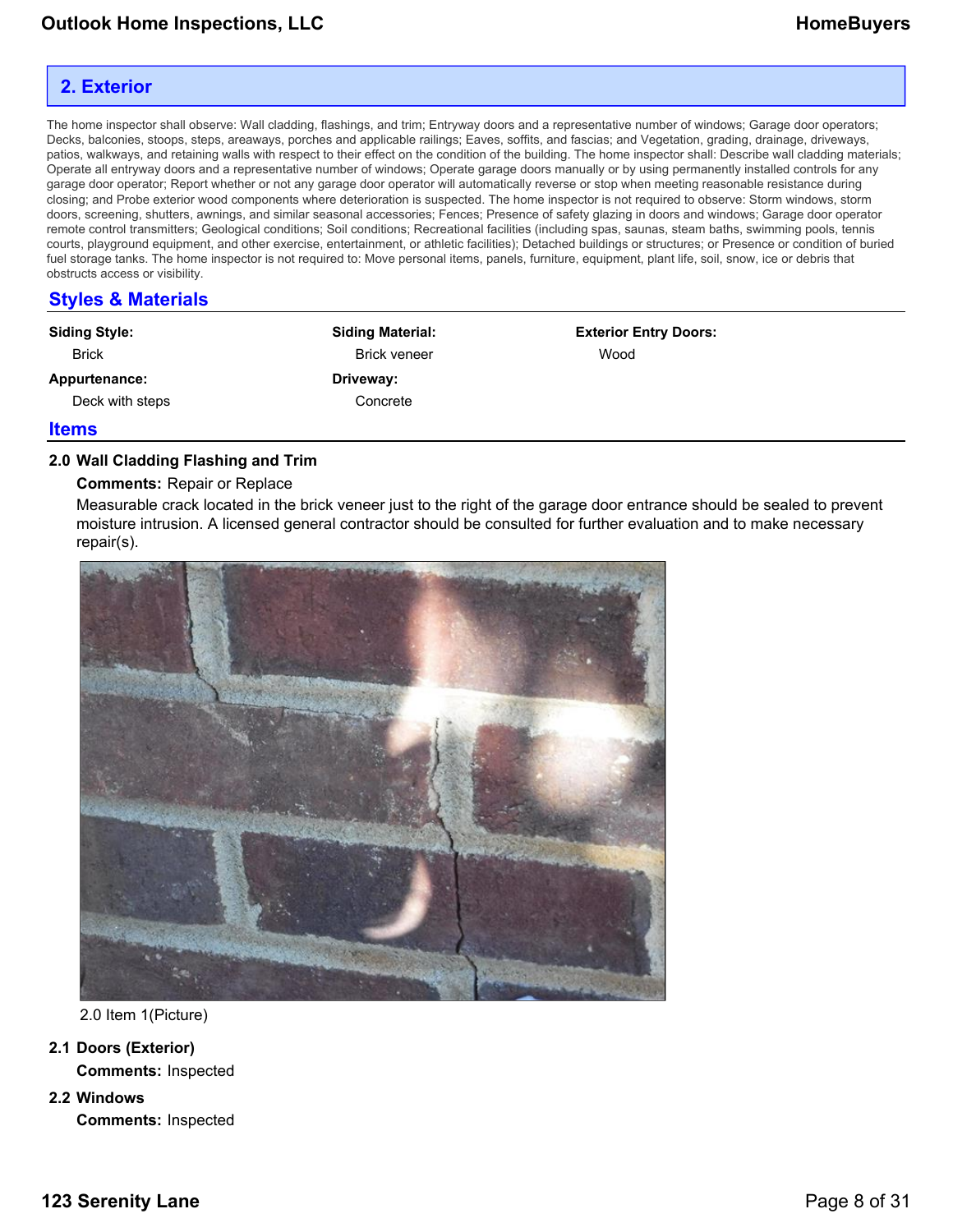## **Outlook Home Inspections, LLC HomeBuyers HomeBuyers**

## **2.3 Decks, Balconies, Stoops, Steps, Areaways, Porches, Patio/Cover and Applicable Railings Comments:** Not Inspected

The underside of the deck was inaccessible due to decorative lattice trim that blocked any possible entrance.

## **2.4 Vegetation, Grading, Drainage, Driveways, Patio Floor, Walkways and Retaining Walls (With respect to their effect on the condition of the building)**

**Comments:** Inspected

## **2.5 Eaves, Soffits and Fascias**

## **Comments:** Repair or Replace

Piece of soffit located above far, right window in front of house is loose and needs to be reattached or replaced in order to prevent moisture and pest intrusion. A qualified contractor or tradesman should perform repair.



#### 2.5 Item 1(Picture)

The exterior of the home was inspected and reported on with the above information. While the inspector makes every effort to find all areas of concern, some areas can go unnoticed. Please be aware that the inspector has your best interest in mind. Any repair items mentioned in this report should be considered before purchase. It is recommended that qualified contractors be used in your further inspection or repair issues as it relates to the comments in this inspection report.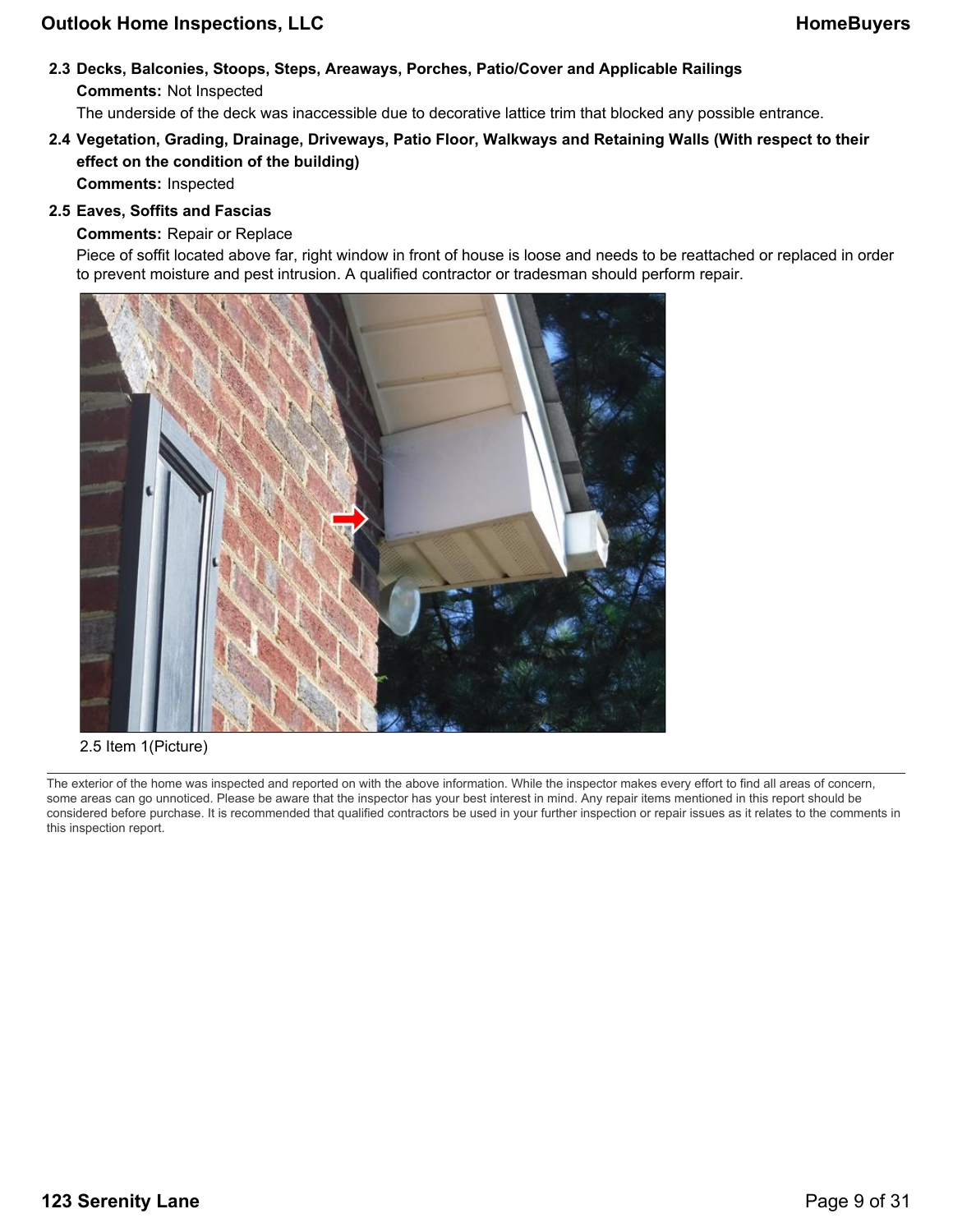## <span id="page-9-0"></span>**3. Garage**

## **Styles & Materials**

**Garage Door Type:** One automatic

**Garage Door Material:** N/A

**Auto-opener Manufacturer:** N/A

#### **Items**

## **3.0 Garage Ceilings Comments:** Inspected

- **3.1 Garage Walls (including Firewall Separation) Comments:** Inspected
- **3.2 Garage Floor Comments:** Inspected

## **3.3 Garage Door (s)**

## **Comments:** Inspected

Garage door opens stops and reverses when met with reasonable resistance.

## **3.4 Occupant Door (from garage to inside of home)**

## **Comments:** Repair or Replace

Weather stripping around door is damaged. Repair/replacement is recommended in order to provide adequate seal from outdoor elements. Repair should be made by qualified contractor or tradesman.



3.4 Item 1(Picture)

**3.5 Garage Door Operators (Report whether or not doors will reverse when met with resistance) Comments:** Inspected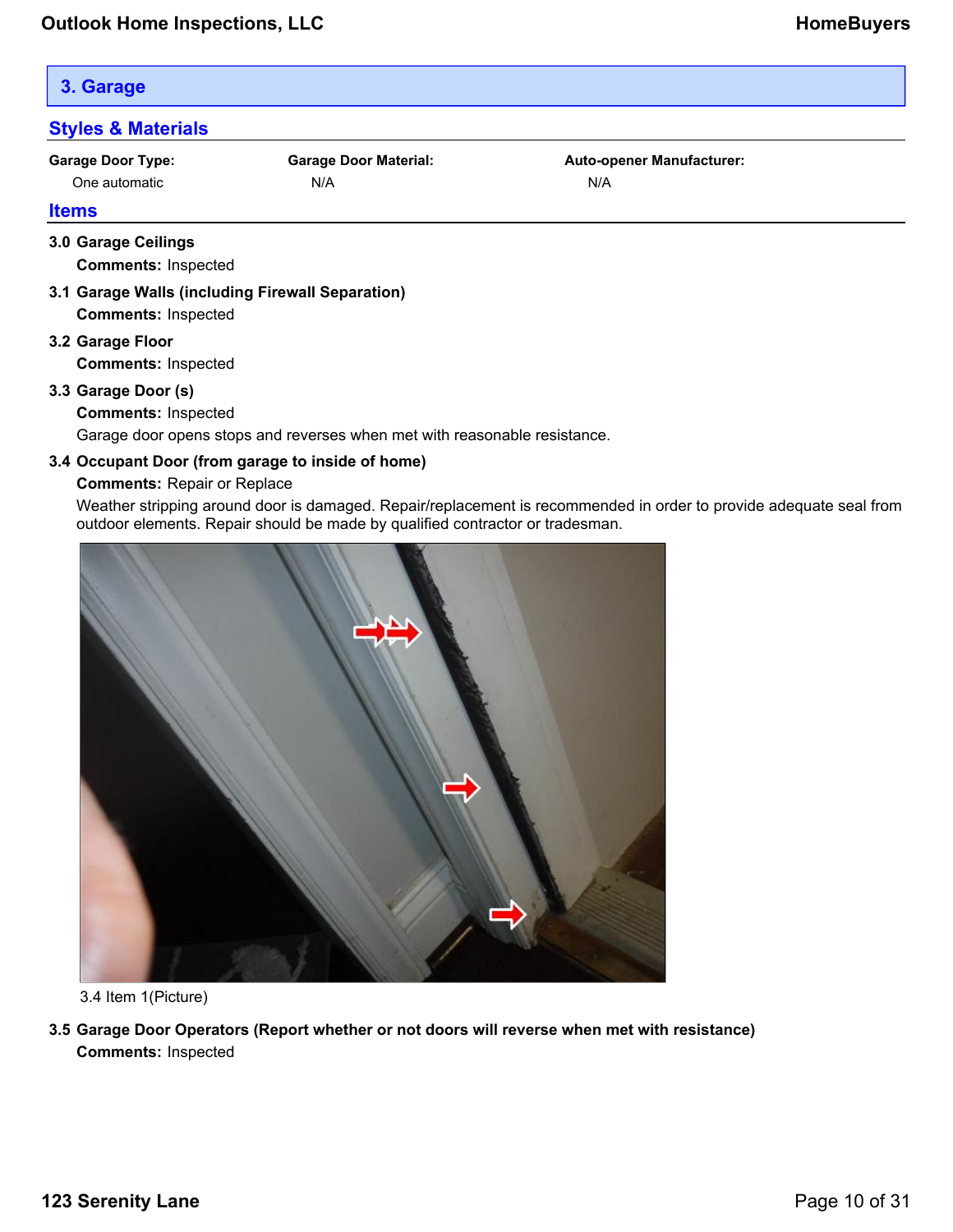## <span id="page-10-0"></span>**4. Interiors**

The home inspector shall observe: Walls, ceiling, and floors; Steps, stairways, balconies, and railings; Counters and a representative number of installed cabinets; and A representative number of doors and windows. The home inspector shall: Operate a representative number of windows and interior doors; and Report signs of abnormal or harmful water penetration into the building or signs of abnormal or harmful condensation on building components. The home inspector is not required to observe: Paint, wallpaper, and other finish treatments on the interior walls, ceilings, and floors; Carpeting; or Draperies, blinds, or other window treatments.

## **Styles & Materials**

| <b>Ceiling Materials:</b>  | <b>Wall Material:</b>          | <b>Window Types:</b> |  |
|----------------------------|--------------------------------|----------------------|--|
| Sheetrock                  | Gypsum Board<br><b>Plaster</b> | Double-hung          |  |
| <b>Items</b>               |                                |                      |  |
| 4.0 Ceilings               |                                |                      |  |
| <b>Comments: Inspected</b> |                                |                      |  |
| 4.1 Walls                  |                                |                      |  |

**Comments:** Inspected

**4.2 Floors**

**Comments:** Inspected

- **4.3 Steps, Stairways, Balconies and Railings Comments:** Inspected
- **4.4 Counters and Cabinets (representative number) Comments:** Inspected
- **4.5 Doors (representative number)**

**Comments:** Inspected, Repair or Replace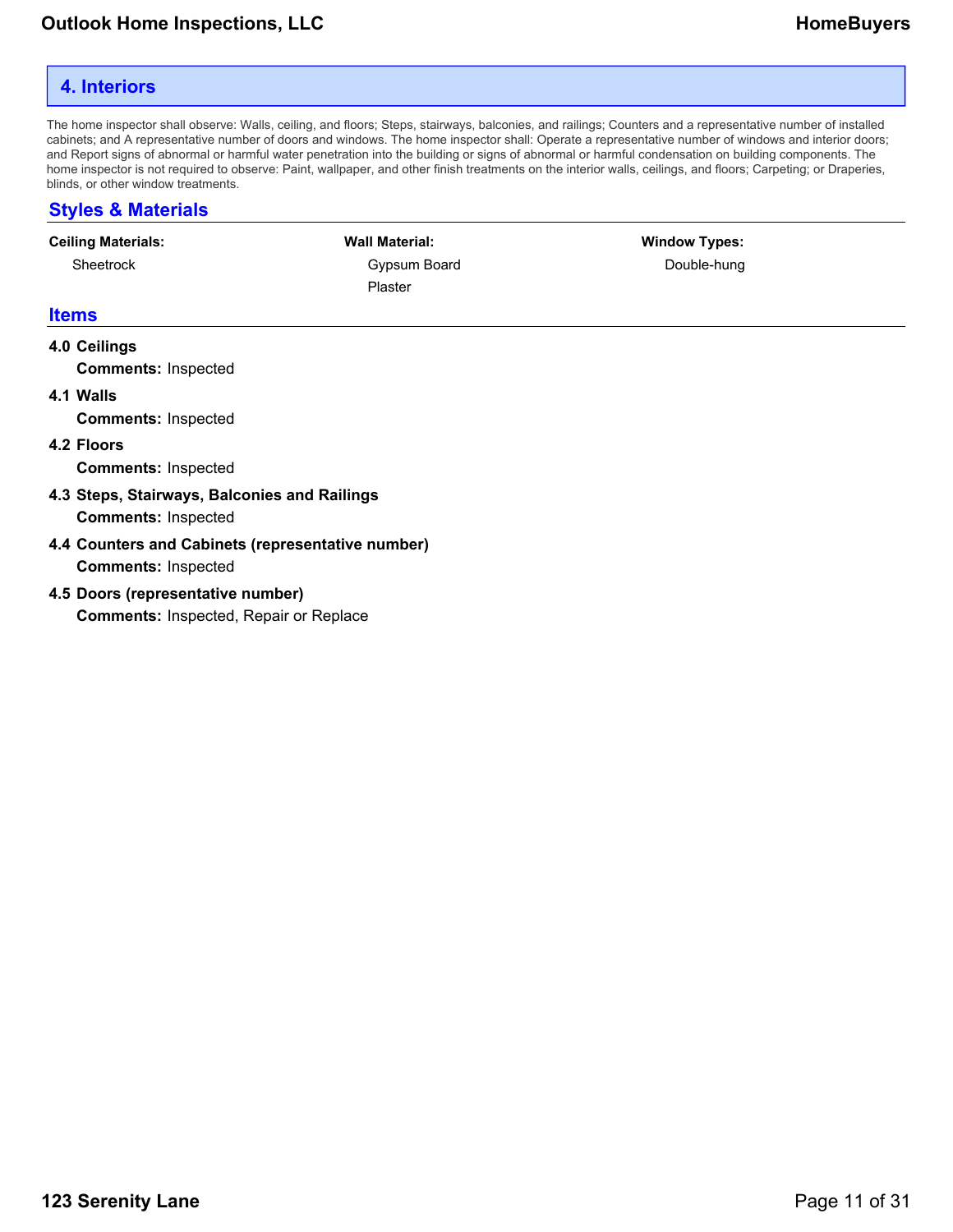## **Outlook Home Inspections, LLC HomeBuyers HomeBuyers**

Weather stripping around both doors that exit to the exterior is damaged. Light from outside is clearly visible. This may lead to less efficiency of systems and general exposure to outer elements such as pests and moisture. A licensed contractor or qualified tradesman should be consulted for evaluation and repair.



4.5 Item 1(Picture)



4.5 Item 2(Picture)

**4.6 Windows (representative number) Comments:** Inspected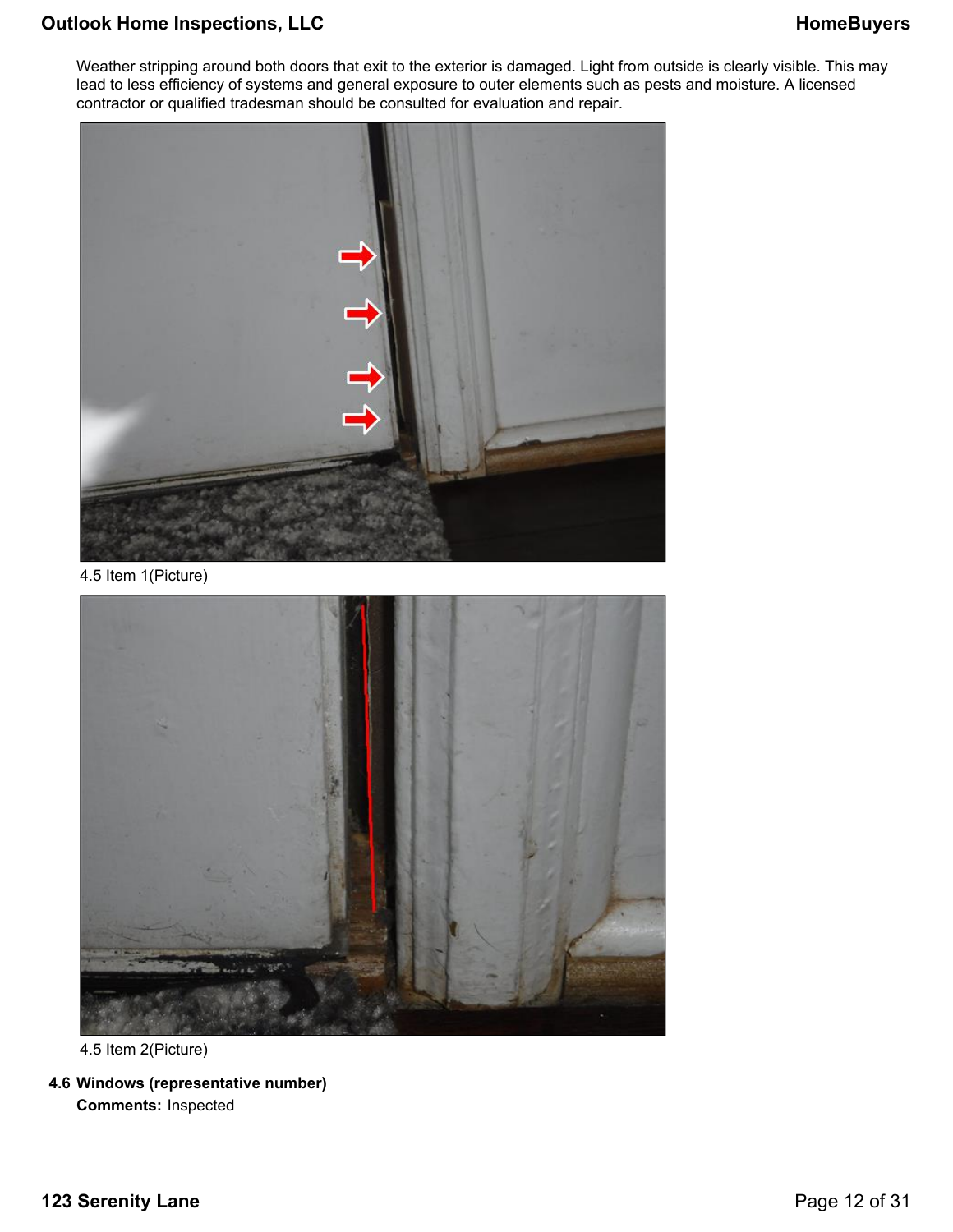## **Outlook Home Inspections, LLC HomeBuyers HomeBuyers**

The interior of the home was inspected and reported on with the above information. While the inspector makes every effort to find all areas of concern, some areas can go unnoticed. The inspection did not involve moving furniture and inspecting behind furniture, area rugs or areas obstructed from view. Please be aware that the inspector has your best interest in mind. Any repair items mentioned in this report should be considered before purchase. It is recommended that qualified contractors be used in your further inspection or repair issues as it relates to the comments in this inspection report.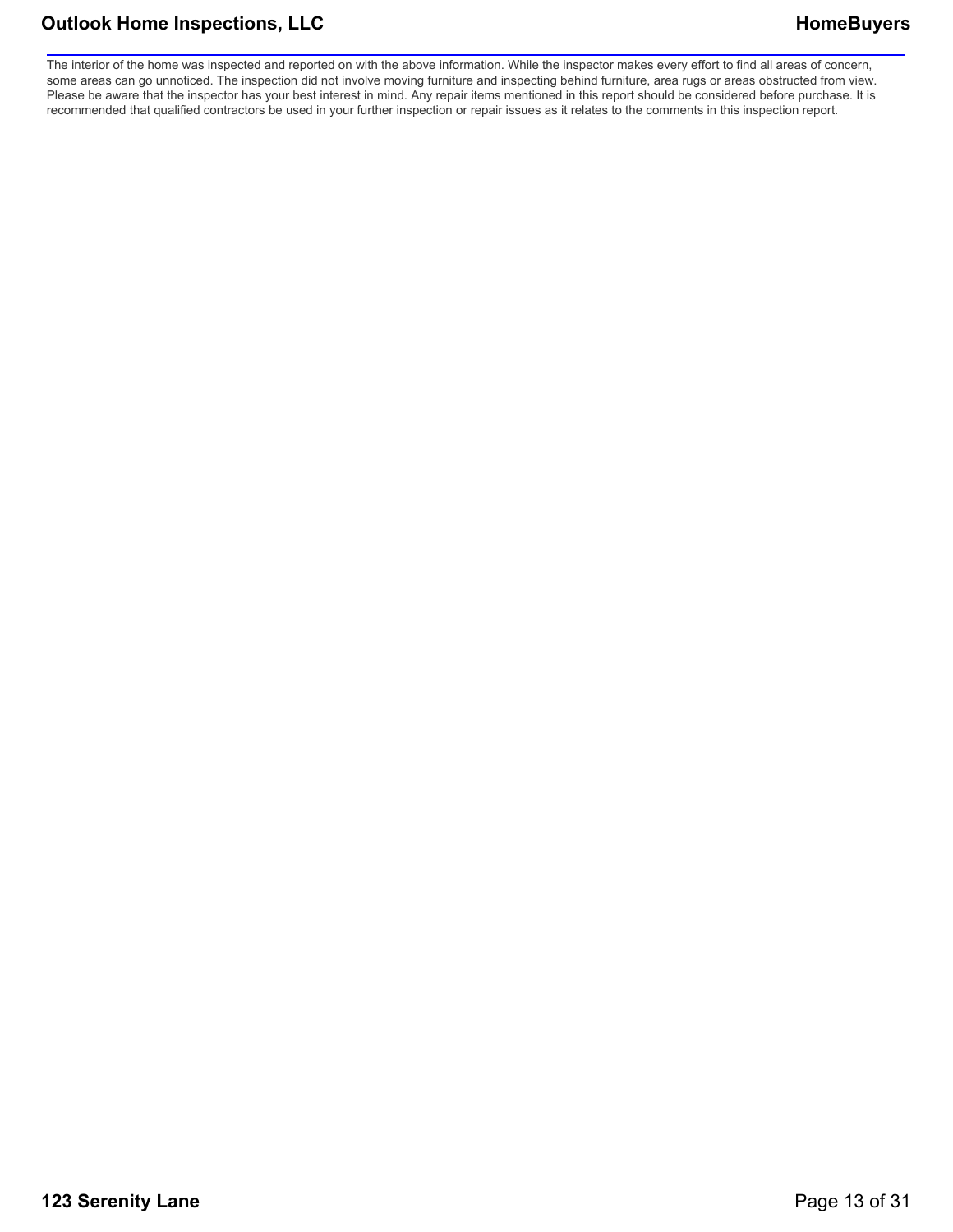## <span id="page-13-0"></span>**5. Structural Components**

The Home Inspector shall observe structural components including foundations, floors, walls, columns or piers, ceilings and roof. The home inspector shall describe the type of Foundation, floor structure, wall structure, columns or piers, ceiling structure, roof structure. The home inspector shall: Probe structural components where deterioration is suspected; Enter under floor crawl spaces, basements, and attic spaces except when access is obstructed, when entry could damage the property, or when dangerous or adverse situations are suspected; Report the methods used to observe under floor crawl spaces and attics; and Report signs of abnormal or harmful water penetration into the building or signs of abnormal or harmful condensation on building components. The home inspector is not required to: Enter any area or perform any procedure that may damage the property or its components or be dangerous to or adversely effect the health of the home inspector or other persons.

## **Styles & Materials**

| <b>Foundation:</b>       | Method used to observe Crawlspace: | <b>Floor Structure:</b> |
|--------------------------|------------------------------------|-------------------------|
| Masonry block            | Crawled                            | Wood joists             |
| <b>Brick</b>             |                                    |                         |
| <b>Columns or Piers:</b> | <b>Ceiling Structure:</b>          | <b>Roof Structure:</b>  |
| <b>Brick piers</b>       | Not visible                        | Engineered wood trusses |
| Masonry block            |                                    |                         |
| Roof-Type:               | Method used to observe attic:      | Attic info:             |
| Gable                    | Walked                             | Pull Down stairs        |
| Hip                      |                                    |                         |

#### **Items**

- **5.0 Foundations, Basement and Crawlspace (Report signs of abnormal or harmful water penetration into the building or signs of abnormal or harmful condensation on building components.) Comments:** Inspected
- **5.1 Walls (Structural) Comments:** Inspected
- **5.2 Columns or Piers Comments:** Inspected
- **5.3 Floors (Structural) Comments:** Inspected
- **5.4 Ceilings (Structural) Comments:** Inspected
- **5.5 Roof Structure and Attic**
	- **Comments:** Inspected

The structure of the home was inspected and reported on with the above information. While the inspector makes every effort to find all areas of concern, some areas can go unnoticed. Please be aware that the inspector has your best interest in mind. Any repair items mentioned in this report should be considered before purchase. It is recommended that qualified contractors be used in your further inspection or repair issues as it relates to the comments in this inspection report.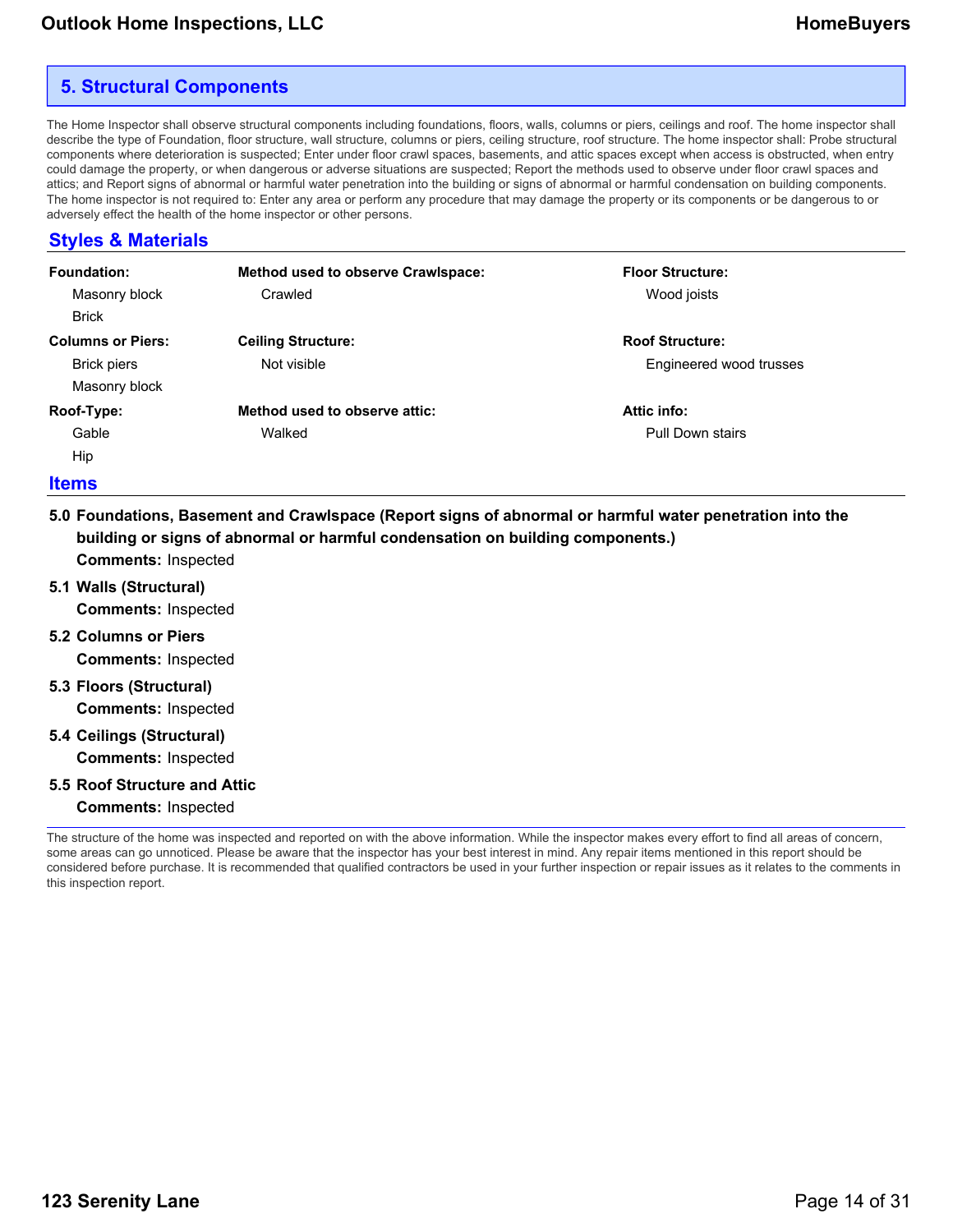## <span id="page-14-0"></span>**6. Plumbing System**

The home inspector shall observe: Interior water supply and distribution system, including: piping materials, supports, and insulation; fixtures and faucets; functional flow; leaks; and cross connections; Interior drain, waste, and vent system, including: traps; drain, waste, and vent piping; piping supports and pipe insulation; leaks; and functional drainage; Hot water systems including: water heating equipment; normal operating controls; automatic safety controls; and chimneys, flues, and vents; Fuel storage and distribution systems including: interior fuel storage equipment, supply piping, venting, and supports; leaks; and Sump pumps. The home inspector shall describe: Water supply and distribution piping materials; Drain, waste, and vent piping materials; Water heating equipment; and Location of main water supply shutoff device. The home inspector shall operate all plumbing fixtures, including their faucets and all exterior faucets attached to the house, except where the flow end of the faucet is connected to an appliance. The home inspector is not required to: State the effectiveness of anti-siphon devices; Determine whether water supply and waste disposal systems are public or private; Operate automatic safety controls; Operate any valve except water closet flush valves, fixture faucets, and hose faucets; Observe: Water conditioning systems; Fire and lawn sprinkler systems; On-site water supply quantity and quality; On-site waste disposal systems; Foundation irrigation systems; Spas, except as to functional flow and functional drainage; Swimming pools; Solar water heating equipment; or Observe the system for proper sizing, design, or use of proper materials.

## **Styles & Materials**

| <b>Water Source:</b><br>Public                    | <b>Water Filters:</b><br>(We do not inspect filtration systems) | <b>Plumbing Water Supply (into home):</b><br><b>PVC</b> |
|---------------------------------------------------|-----------------------------------------------------------------|---------------------------------------------------------|
| <b>Plumbing Water Distribution (inside home):</b> | <b>Plumbing Waste:</b>                                          | <b>Water Heater Power Source:</b>                       |
| PVC.                                              | PVC.                                                            | Gas (quick recovery)                                    |
| <b>Water Heater Capacity:</b>                     | <b>Water Heater Location:</b>                                   | <b>WH Manufacturer:</b>                                 |
| Unknown                                           | Garage                                                          | APOLLO                                                  |
|                                                   |                                                                 |                                                         |

## **Items**

## **6.0 Plumbing Drain, Waste and Vent Systems Comments:** Inspected

## **6.1 Plumbing Water Supply, Distribution System and Fixtures**

#### **Comments:** Repair or Replace

Hose bib located at rear of the home near the crawl space entrance has become detached from the wall. Repair needed to secure hose bib in place. A licensed plumbing contractor should perform repair.



6.1 Item 1(Picture)

**6.2 Hot Water Systems, Controls, Chimneys, Flues and Vents Comments:** Inspected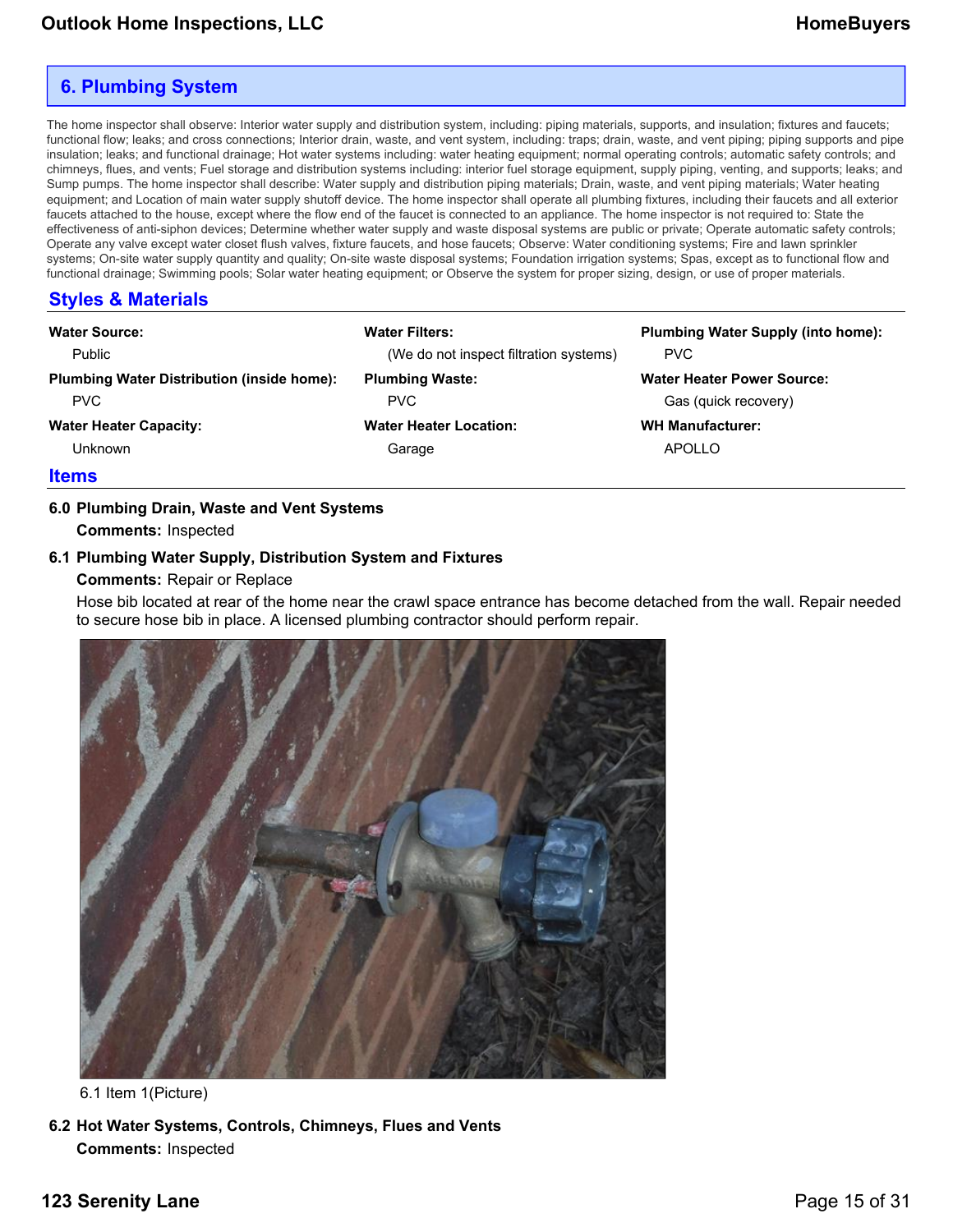**6.3 Main Water Shut-off Device (Describe location)**

**Comments:** Inspected

Main Shutoff located in crawlspace

- **6.4 Fuel Storage and Distribution Systems (Interior fuel storage, piping, venting, supports, leaks) Comments:** Inspected
- **6.5 Main Fuel Shut-off (Describe Location) Comments:** Inspected

## **6.6 Sump Pump**

**Comments:** Inspected

The plumbing in the home was inspected and reported on with the above information. While the inspector makes every effort to find all areas of concern, some areas can go unnoticed. Washing machine drain line for example cannot be checked for leaks or the ability to handle the volume during drain cycle. Older homes with galvanized supply lines or cast iron drain lines can be obstructed and barely working during an inspection but then fails under heavy use. If the water is turned off or not used for periods of time (like a vacant home waiting for closing) rust or deposits within the pipes can further clog the piping system. Please be aware that the inspector has your best interest in mind. Any repair items mentioned in this report should be considered before purchase. It is recommended that qualified contractors be used in your further inspection or repair issues as it relates to the comments in this inspection report.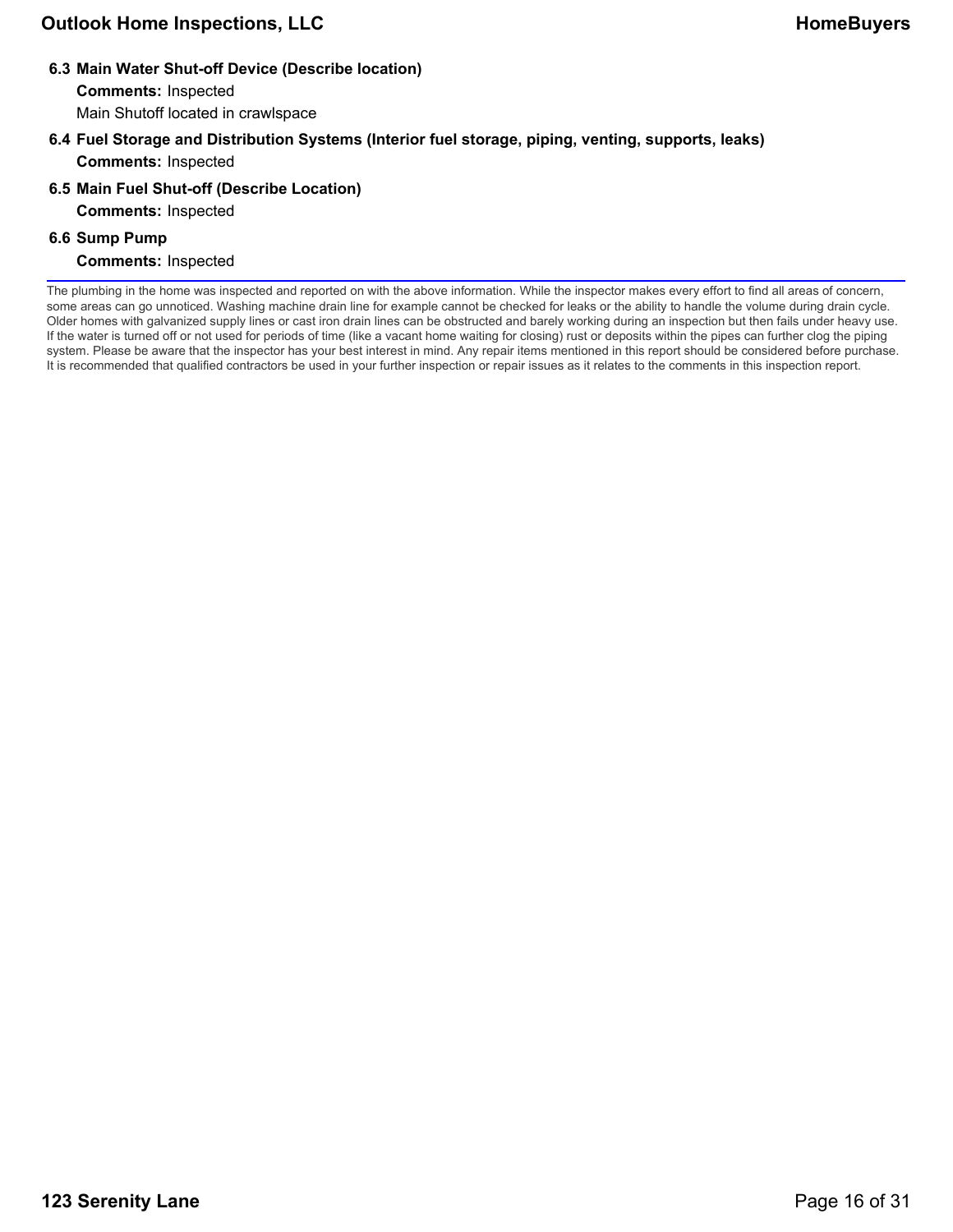## <span id="page-16-0"></span>**7. Electrical System**

The home inspector shall observe: Service entrance conductors; Service equipment, grounding equipment, main over current device, and main and distribution panels; Amperage and voltage ratings of the service; Branch circuit conductors, their over current devices, and the compatibility of their ampacities and voltages; The operation of a representative number of installed ceiling fans, lighting fixtures, switches and receptacles located inside the house, garage, and on the dwelling's exterior walls; The polarity and grounding of all receptacles within six feet of interior plumbing fixtures, and all receptacles in the garage or carport, and on the exterior of inspected structures; The operation of ground fault circuit interrupters; and Smoke detectors. The home inspector shall describe: Service amperage and voltage; Service entry conductor materials; Service type as being overhead or underground; and Location of main and distribution panels. The home inspector shall report any observed aluminum branch circuit wiring. The home inspector shall report on presence or absence of smoke detectors, and operate their test function, if accessible, except when detectors are part of a central system. The home inspector is not required to: Insert any tool, probe, or testing device inside the panels; Test or operate any over current device except ground fault circuit interrupters; Dismantle any electrical device or control other than to remove the covers of the main and auxiliary distribution panels; or Observe: Low voltage systems; Security system devices, heat detectors, or carbon monoxide detectors; Telephone, security, cable TV, intercoms, or other ancillary wiring that is not a part of the primary electrical distribution system; or Built-in vacuum equipment.

## **Styles & Materials**

| <b>Electrical Service Conductors:</b> | <b>Panel Capacity:</b> | <b>Panel Type:</b> |
|---------------------------------------|------------------------|--------------------|
| Below ground                          | 200 AMP                | Circuit breakers   |
| <b>Aluminum</b>                       |                        |                    |
| 220 volts                             |                        |                    |
| Branch wire 15 and 20 AMP:            | <b>Wiring Methods:</b> |                    |
| Copper                                | Romex                  |                    |
| $\mathbf{H}$ and $\mathbf{H}$         |                        |                    |

#### **Items**

**7.0 Service Entrance Conductors**

**Comments:** Inspected

- **7.1 Service and Grounding Equipment, Main Overcurrent Device, Main and Distribution Panels Comments:** Inspected
- **7.2 Branch Circuit Conductors, Overcurrent Devices and Compatability of their Amperage and Voltage Comments:** Inspected
- **7.3 Connected Devices and Fixtures (Observed from a representative number operation of ceiling fans, lighting fixtures, switches and receptacles located inside the house, garage, and on the dwelling's exterior walls) Comments:** Inspected
- **7.4 Polarity and Grounding of Receptacles within 6 feet of interior plumbing fixtures, all receptacles in garage, carport and exterior walls of inspected structure Comments:** Inspected
- **7.5 Operation of GFCI (Ground Fault Circuit Interrupters) Comments:** Inspected
- **7.6 Location of Main and Distribution Panels Comments:** Inspected
- **7.7 Smoke Detectors**

**Comments:** Inspected

**7.8 Carbon Monoxide Detectors**

## **Comments:** Repair or Replace

Permanently installed and properly functioning carbon monoxide detectors are vital to the safety of homes where gas appliances are in use. No CO detectors were located during the time of the inspection. Installation is recommended.

The electrical system of the home was inspected and reported on with the above information. While the inspector makes every effort to find all areas of concern, some areas can go unnoticed. Outlets were not removed and the inspection was only visual. Any outlet not accessible (behind the refrigerator for example) was not inspected or accessible. Please be aware that the inspector has your best interest in mind. Any repair items mentioned in this report should be considered before purchase. It is recommended that qualified contractors be used in your further inspection or repair issues as it relates to the comments in this inspection report.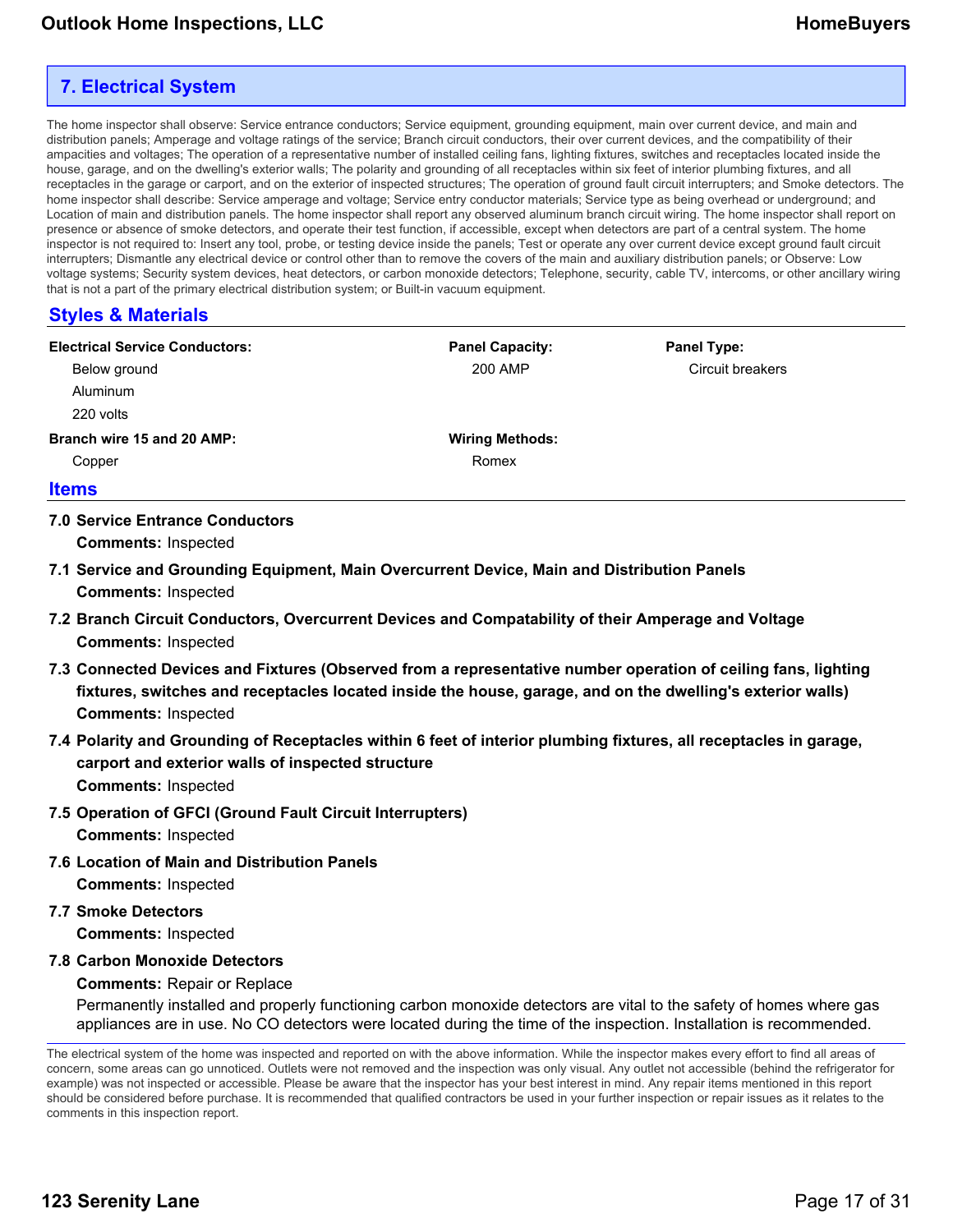## <span id="page-17-0"></span>**8. Heating / Central Air Conditioning**

The home inspector shall observe permanently installed heating and cooling systems including: Heating equipment; Cooling Equipment that is central to home; Normal operating controls; Automatic safety controls; Chimneys, flues, and vents, where readily visible; Solid fuel heating devices; Heat distribution systems including fans, pumps, ducts and piping, with supports, insulation, air filters, registers, radiators, fan coil units, convectors; and the presence of an installed heat source in each room. The home inspector shall describe: Energy source; and Heating equipment and distribution type. The home inspector shall operate the systems using normal operating controls. The home inspector shall open readily openable access panels provided by the manufacturer or installer for routine homeowner maintenance. The home inspector is not required to: Operate heating systems when weather conditions or other circumstances may cause equipment damage; Operate automatic safety controls; Ignite or extinguish solid fuel fires; or Observe: The interior of flues; Fireplace insert flue connections; Humidifiers; Electronic air filters; or The uniformity or adequacy of heat supply to the various rooms.

## **Styles & Materials**

| <b>Heat Type:</b>               | <b>Energy Source:</b>          | <b>Number of Heat Systems (excluding wood):</b> |
|---------------------------------|--------------------------------|-------------------------------------------------|
| Furnace                         | Gas                            | One                                             |
| <b>Heat System Brand:</b>       | <b>Cooling Equipment Type:</b> | <b>Cooling Equipment Energy Source:</b>         |
| APOLLO                          | Air conditioner unit           | Electricity                                     |
| <b>Number of AC Only Units:</b> | <b>Central Air Brand:</b>      |                                                 |
| <b>One</b>                      | RHEEM                          |                                                 |
|                                 |                                |                                                 |

#### **Items**

## **8.0 Heating Equipment**

**Comments:** Inspected

- **8.1 Normal Operating Controls Comments:** Inspected
- **8.2 Automatic Safety Controls Comments:** Inspected

## **8.3 Distribution Systems (including fans, pumps, ducts and piping, with supports, insulation, air filters, registers, radiators, fan coil units and convectors) Comments:** Inspected

## **8.4 Presence of Installed Heat Source in Each Room**

**Comments:** Inspected

## **8.5 Chimneys, Flues and Vents (for fireplaces, gas water heaters or heat systems)**

**Comments:** Inspected

## **8.6 Cooling and Air Handler Equipment**

## **Comments:** Repair or Replace

Water was noted to be pooling on the ground inside the crawlspace just beneath the air handler cabinet. Moisture could be indicative of a potential equipment problem. A licensed HVAC contractor should be consulted for evaluation of the system and to outline necessary repair(s).

## **8.7 Normal Operating Controls**

**Comments:** Inspected

## **8.8 Presence of Installed Cooling Source in Each Room**

## **Comments:** Inspected

The heating and cooling system of this home was inspected and reported on with the above information. While the inspector makes every effort to find all areas of concern, some areas can go unnoticed. The inspection is not meant to be technically exhaustive. The inspection does not involve removal and inspection behind service door or dismantling that would otherwise reveal something only a licensed heat contractor would discover. Please be aware that the inspector has your best interest in mind. Any repair items mentioned in this report should be considered before purchase. It is recommended that qualified contractors be used in your further inspection or repair issues as it relates to the comments in this inspection report.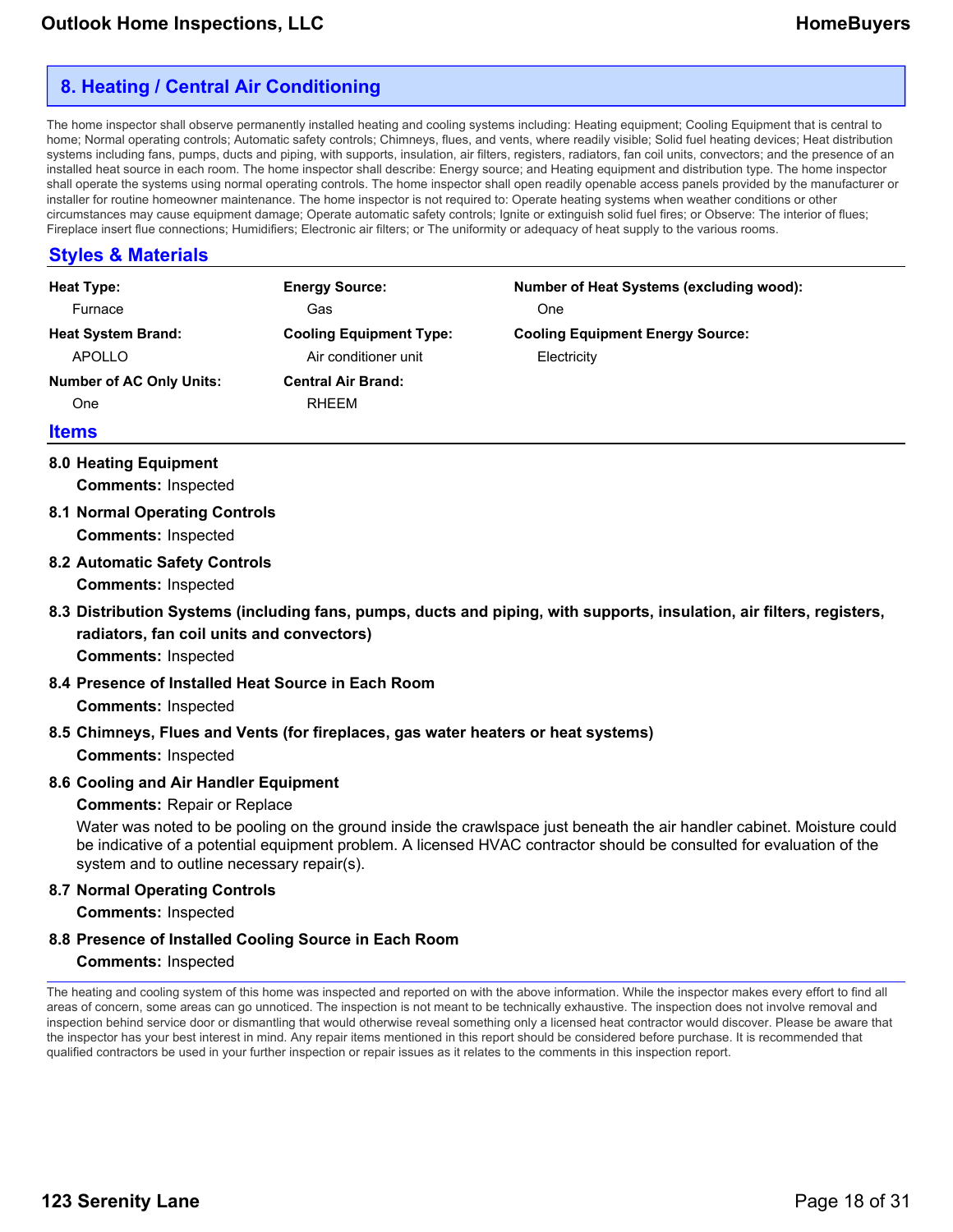## <span id="page-18-0"></span>**9. Insulation and Ventilation**

The home inspector shall observe: Insulation and vapor retarders in unfinished spaces; Ventilation of attics and foundation areas; Kitchen, bathroom, and laundry venting systems; and the operation of any readily accessible attic ventilation fan, and, when temperature permits, the operation of any readily accessible thermostatic control. The home inspector shall describe: Insulation in unfinished spaces; and Absence of insulation in unfinished space at conditioned surfaces. The home inspector shall: Move insulation where readily visible evidence indicates the need to do so; and Move insulation where chimneys penetrate roofs, where plumbing drain/waste pipes penetrate floors, adjacent to earth filled stoops or porches, and at exterior doors. The home inspector is not required to report on: Concealed insulation and vapor retarders; or Venting equipment that is integral with household appliances.

## **Styles & Materials**

| <b>Attic Insulation:</b>                                | <b>Ventilation:</b> | <b>Dryer Power Source:</b> |  |
|---------------------------------------------------------|---------------------|----------------------------|--|
| <b>Batt</b>                                             | Ridge vents         | 220 Electric               |  |
|                                                         | Soffit Vents        |                            |  |
| <b>Floor System Insulation:</b>                         |                     |                            |  |
| <b>Batts</b>                                            |                     |                            |  |
| <b>Items</b>                                            |                     |                            |  |
| 9.0 Insulation in Attic                                 |                     |                            |  |
| <b>Comments: Inspected</b>                              |                     |                            |  |
| 9.1 Insulation Under Floor System                       |                     |                            |  |
| <b>Comments: Inspected</b>                              |                     |                            |  |
| 9.2 Vapor Retarders (in Crawlspace or basement)         |                     |                            |  |
| <b>Comments: Inspected</b>                              |                     |                            |  |
| 9.3 Ventilation of Attic and Foundation Areas           |                     |                            |  |
| <b>Comments: Inspected</b>                              |                     |                            |  |
| 9.4 Venting Systems (Kitchens, Baths and Laundry)       |                     |                            |  |
| <b>Comments: Inspected</b>                              |                     |                            |  |
| 9.5 Ventilation Fans and Thermostatic Controls in Attic |                     |                            |  |
| <b>Comments: Inspected</b>                              |                     |                            |  |

The insulation and ventilation of the home was inspected and reported on with the above information. While the inspector makes every effort to find all areas of concern, some areas can go unnoticed. Venting of exhaust fans or clothes dryer cannot be fully inspected and bends or obstructions can occur without being accessible or visible (behind wall and ceiling coverings). Only insulation that is visible was inspected. Please be aware that the inspector has your best interest in mind. Any repair items mentioned in this report should be considered before purchase. It is recommended that qualified contractors be used in your further inspection or repair issues as it relates to the comments in this inspection report.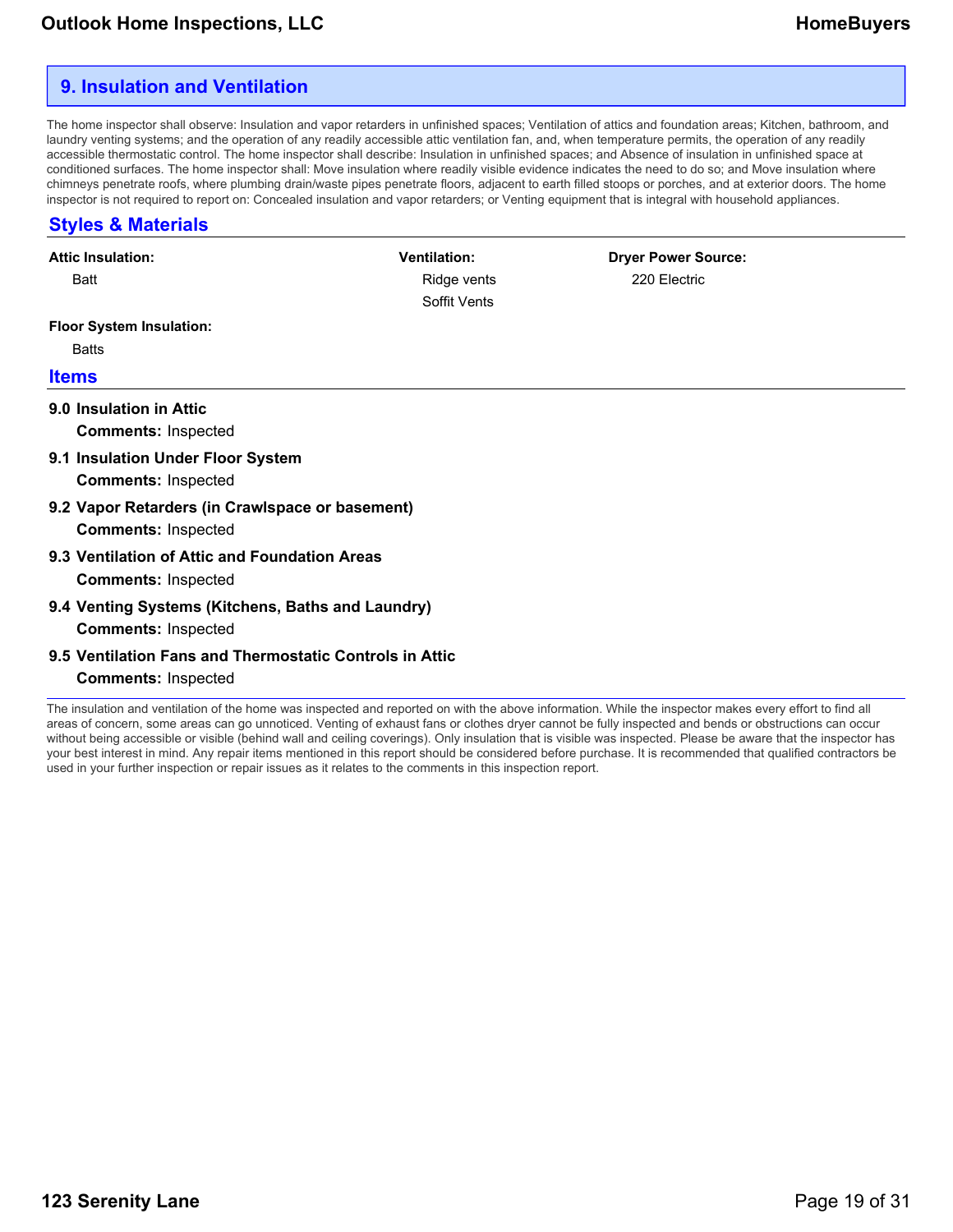## <span id="page-19-0"></span>**10. Built-In Kitchen Appliances**

The home inspector shall observe and operate the basic functions of the following kitchen appliances: Permanently installed dishwasher, through its normal cycle; Range, cook top, and permanently installed oven; Trash compactor; Garbage disposal; Ventilation equipment or range hood; and Permanently installed microwave oven. The home inspector is not required to observe: Clocks, timers, self-cleaning oven function, or thermostats for calibration or automatic operation; Non built-in appliances; or Refrigeration units. The home inspector is not required to operate: Appliances in use; or Any appliance that is shut down or otherwise inoperable.

#### **Items**

#### **10.0 Dishwasher**

**Comments:** Inspected

- **10.1 Ranges/Ovens/Cooktops Comments:** Inspected
- **10.2 Range Hood (s) Comments:** Inspected
- **10.3 Microwave Cooking Equipment**

**Comments:** Inspected

The built-in appliances of the home were inspected and reported on with the above information. While the inspector makes every effort to find all areas of concern, some areas can go unnoticed. Please be aware that the inspector has your best interest in mind. Any repair items mentioned in this report should be considered before purchase. It is recommended that qualified contractors be used in your further inspection or repair issues as it relates to the comments in this inspection report.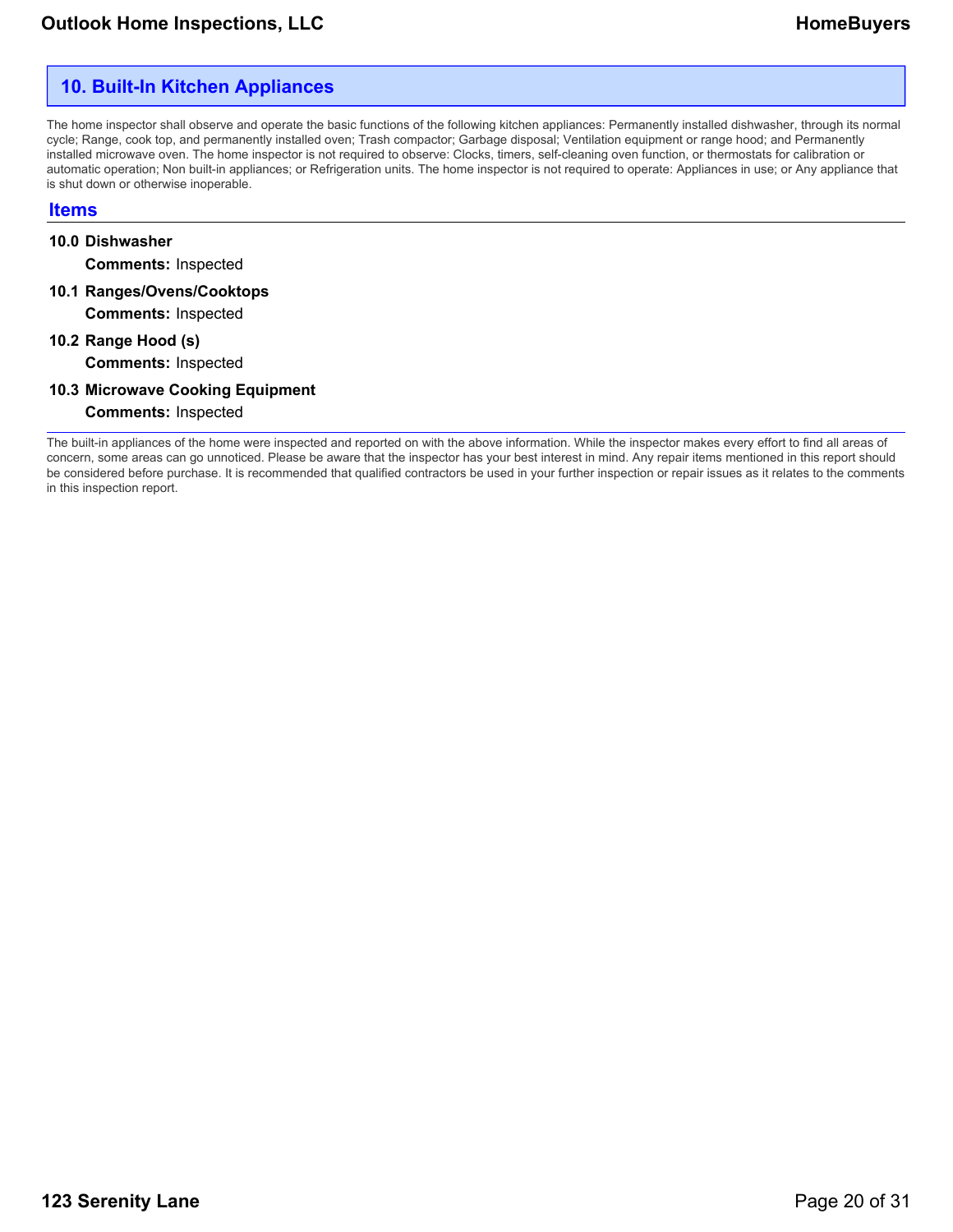## **Summary**

## <span id="page-20-0"></span>**Outlook Home Inspections, LLC**

**outlookhi@gmail.com NC #3778**

**Customer** Prospective HomeBuyers

> **Address** 123 Serenity Lane NC

**This summary page is not the entire report. The complete report may include additional information of interest or concern to you. It is strongly recommended that you promptly read the complete report. For information regarding the negotiability of any item in this report under the real estate purchase contract, contact your North Carolina real estate agent or an attorney.**

The summary page must describe any system or component of the home that does not function as intended, allowing for normal wear and tear that does not prevent the system or component from functioning as intended. The summary page must also describe any system or component that appears not to function as intended, based upon documented tangible evidence, and that requires either subsequent examination or further investigation by a specialist. The summary page may describe any system or component that poses a safety concern.

## **1. Roofing**

## **1.0 Roof Coverings**

#### **Repair or Replace**

Loose and/or damaged shingle tabs were located at the rear gable located just above the master bedroom. A licensed roofing contractor should be consulted for evaluation and repair.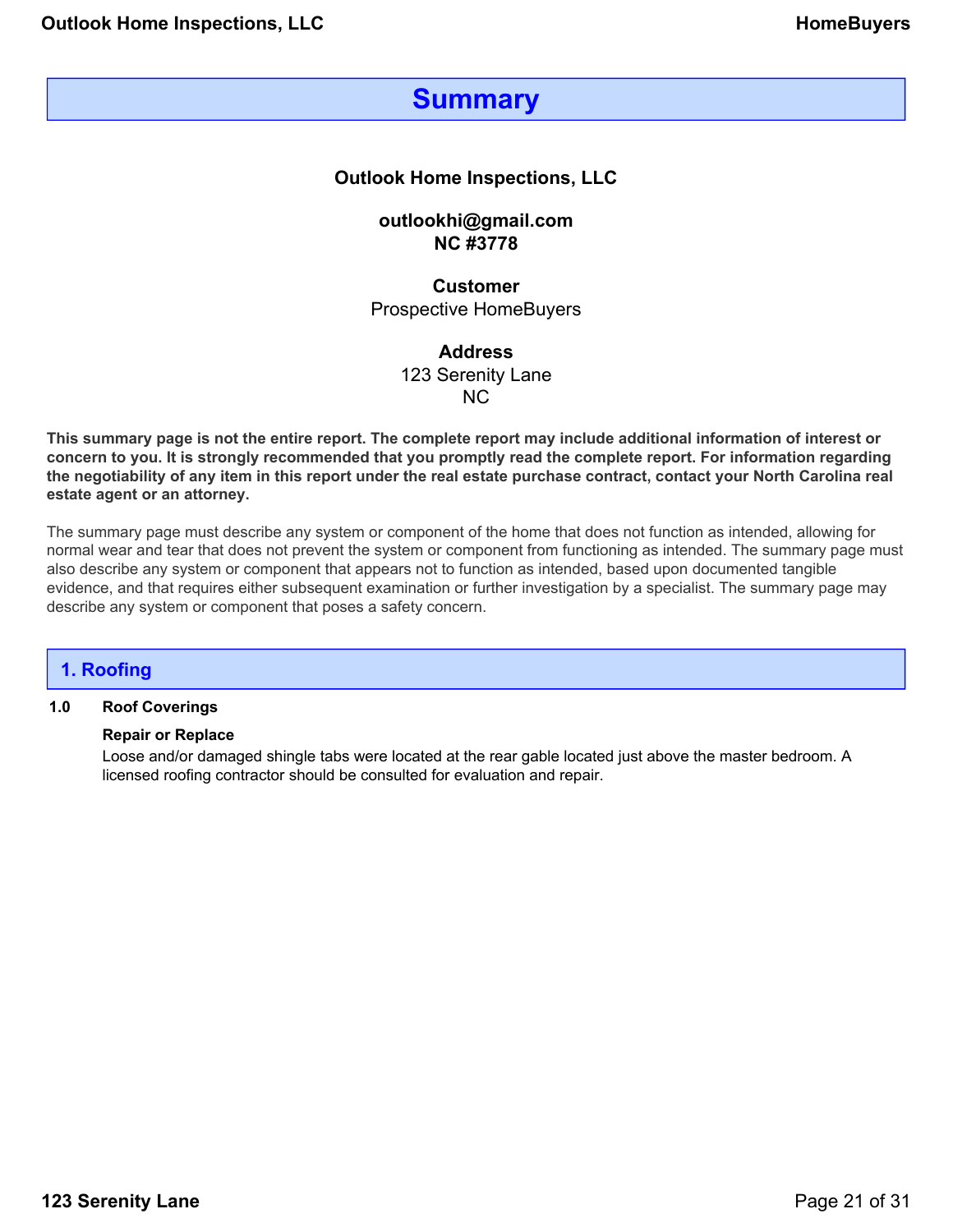

1.0 Item 1(Picture)



1.0 Item 2(Picture)

## **1.3 Roof Drainage Systems**

## **Repair or Replace**

(1) Water stains on brick suggest that water is overflowing the gutter system in place above the right side of the garage door. A kickout flashing should be installed to prevent water intrusion and eventual damage to the masonry. A licensed roofing contractor should be consulted for evaluation and repair.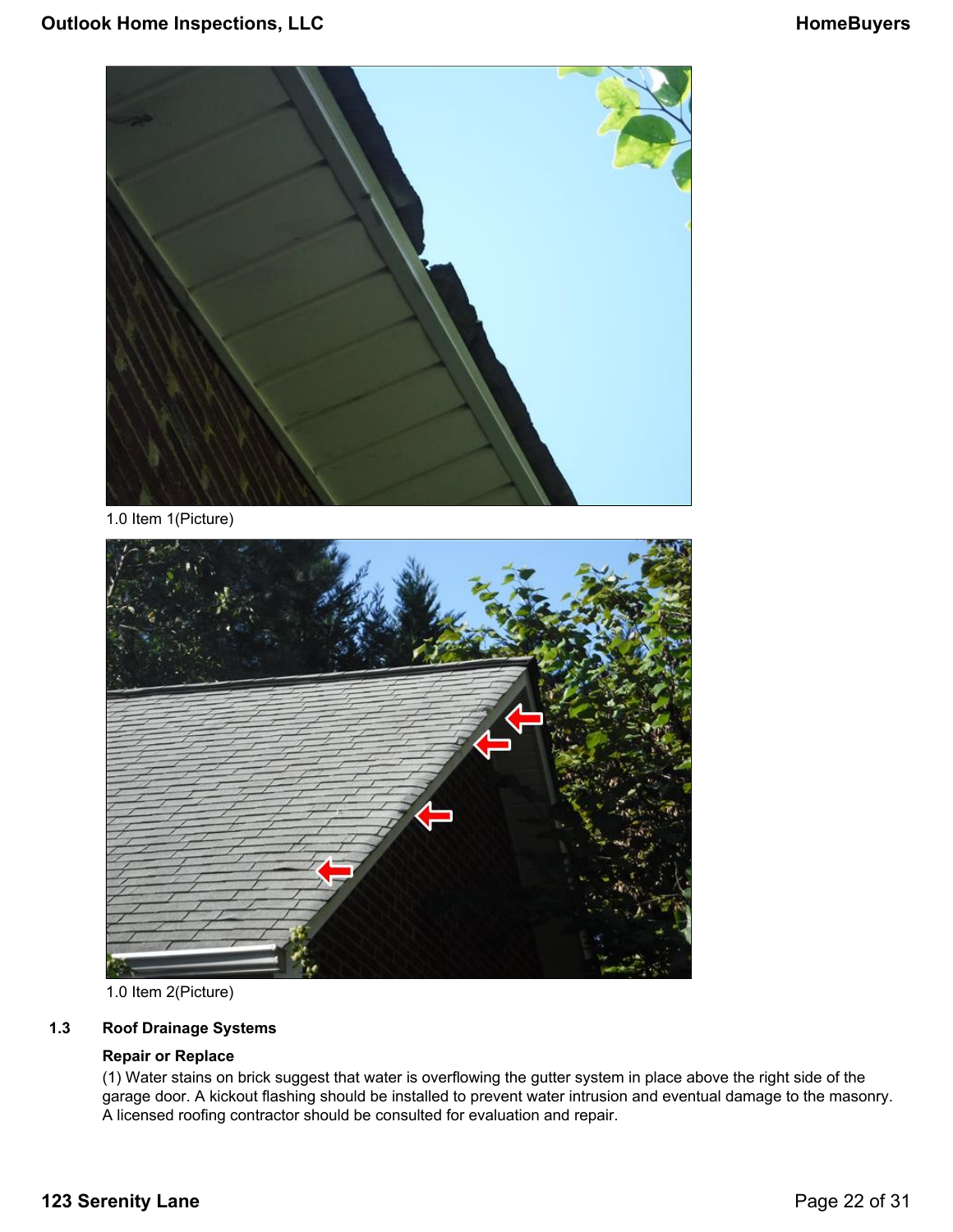

1.3 Item 1(Picture)

(2) Section of the gutter located at the rear, right side of the home has pulled away from the fascia. Water penetration that could result in damage could occur if not repaired. A qualified contractor or tradesman should perform repair.



1.3 Item 2(Picture)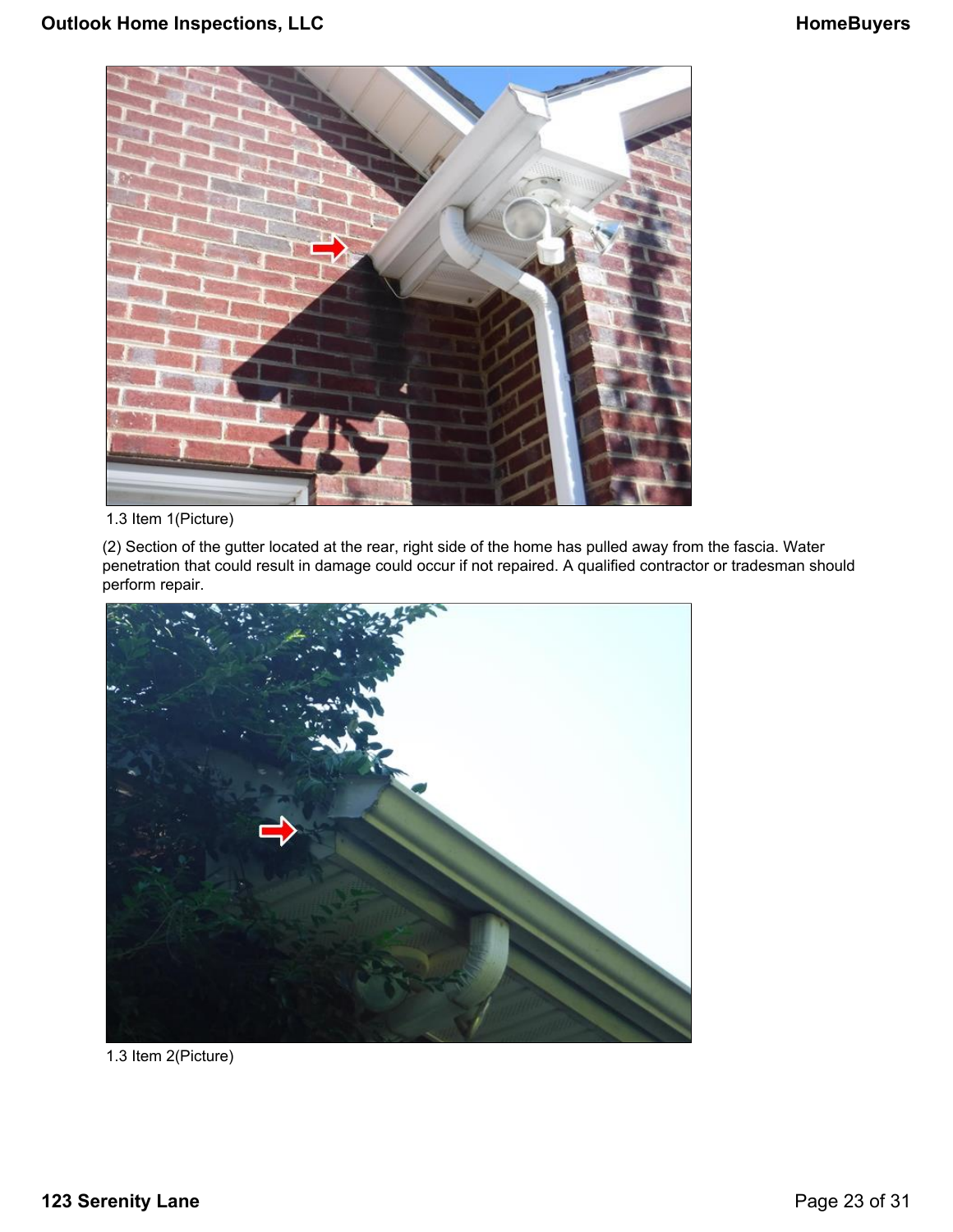

1.3 Item 3(Picture)

## **2. Exterior**

## **2.0 Wall Cladding Flashing and Trim**

#### **Repair or Replace**

Measurable crack located in the brick veneer just to the right of the garage door entrance should be sealed to prevent moisture intrusion. A licensed general contractor should be consulted for further evaluation and to make necessary repair(s).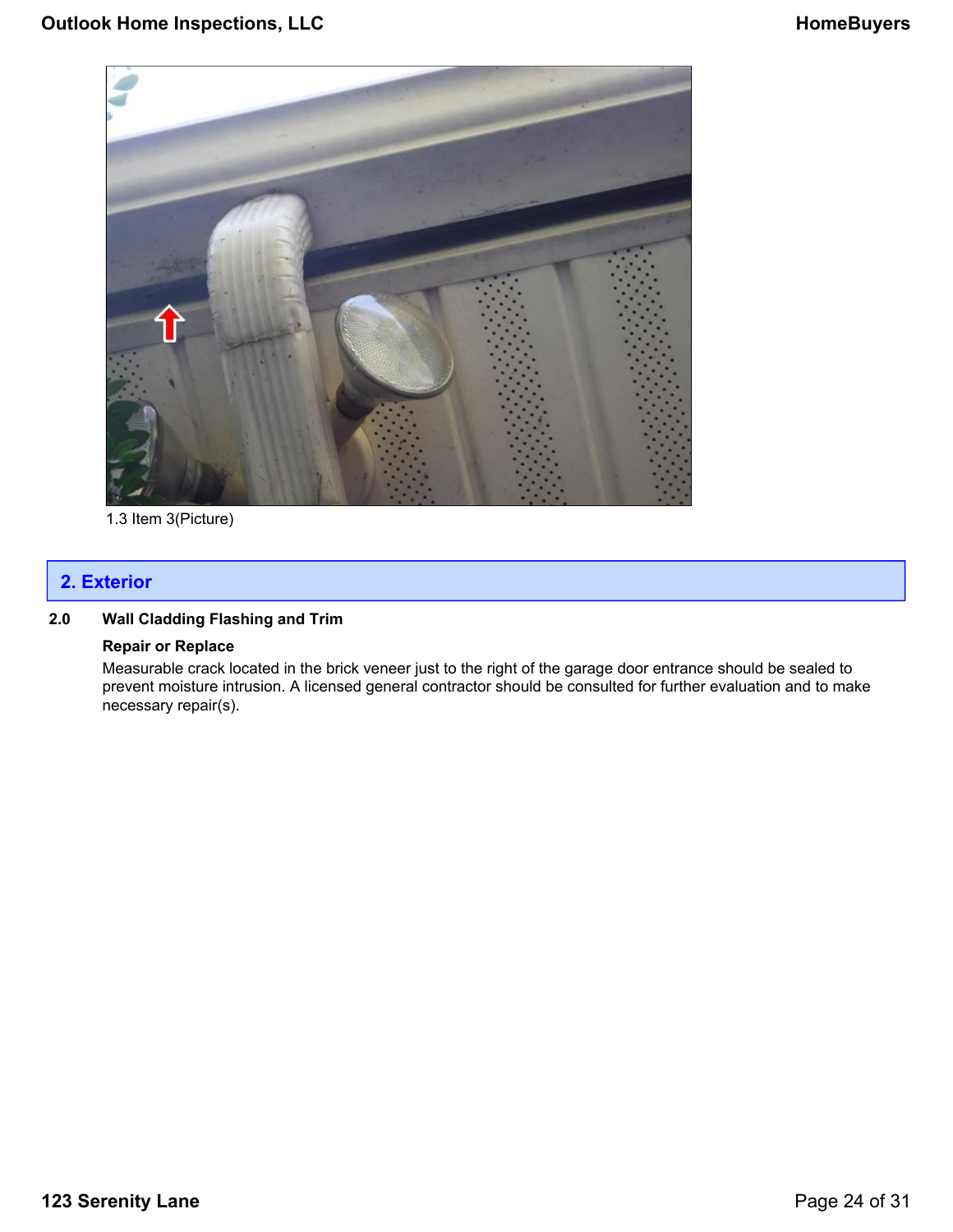

2.0 Item 1(Picture)

## **2.5 Eaves, Soffits and Fascias**

## **Repair or Replace**

Piece of soffit located above far, right window in front of house is loose and needs to be reattached or replaced in order to prevent moisture and pest intrusion. A qualified contractor or tradesman should perform repair.



2.5 Item 1(Picture)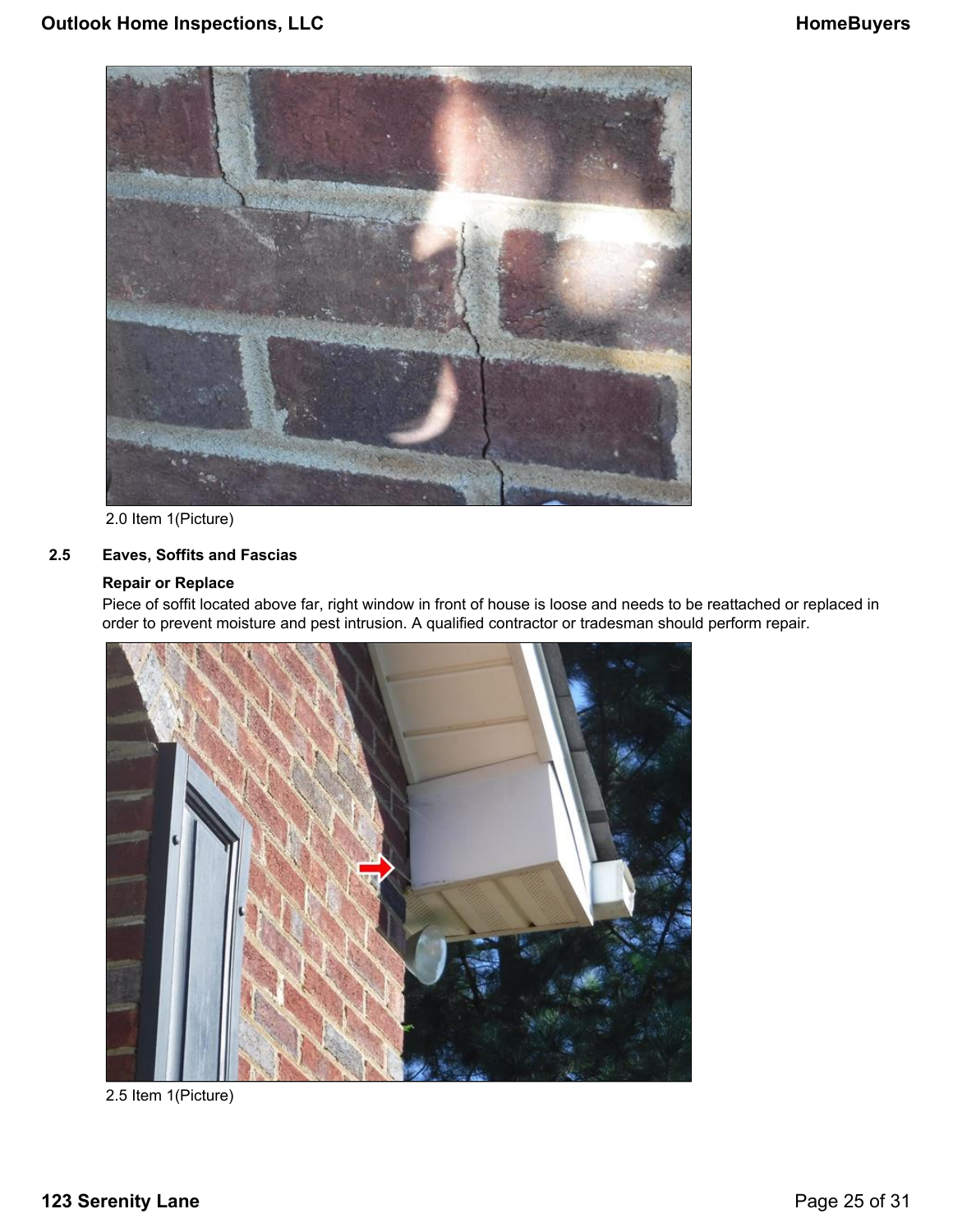## **3. Garage**

## **3.4 Occupant Door (from garage to inside of home)**

## **Repair or Replace**

Weather stripping around door is damaged. Repair/replacement is recommended in order to provide adequate seal from outdoor elements. Repair should be made by qualified contractor or tradesman.



3.4 Item 1(Picture)

## **4. Interiors**

## **4.5 Doors (representative number)**

## **Inspected, Repair or Replace**

Weather stripping around both doors that exit to the exterior is damaged. Light from outside is clearly visible. This may lead to less efficiency of systems and general exposure to outer elements such as pests and moisture. A licensed contractor or qualified tradesman should be consulted for evaluation and repair.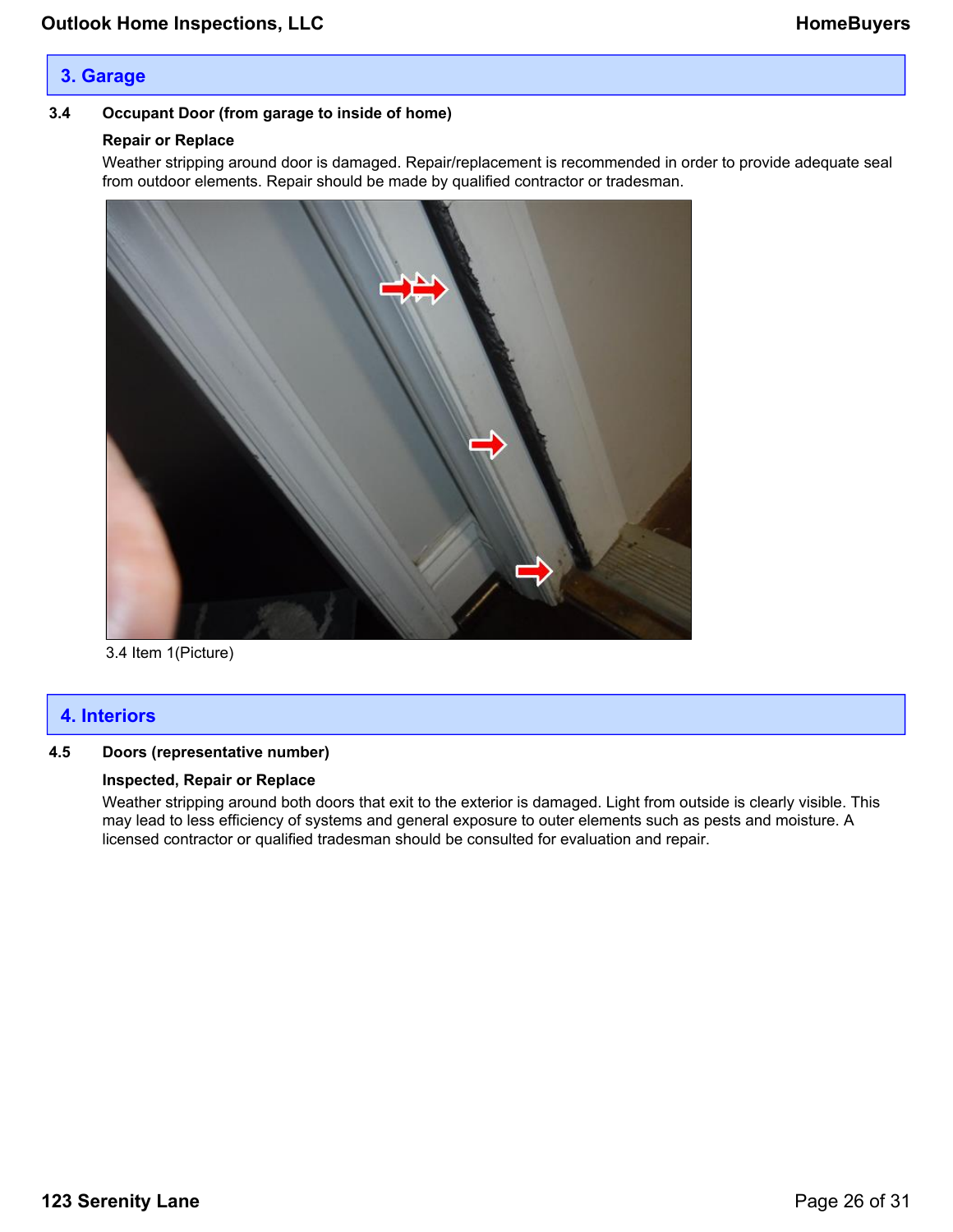

4.5 Item 1(Picture)



4.5 Item 2(Picture)

## **6. Plumbing System**

**6.1 Plumbing Water Supply, Distribution System and Fixtures Repair or Replace**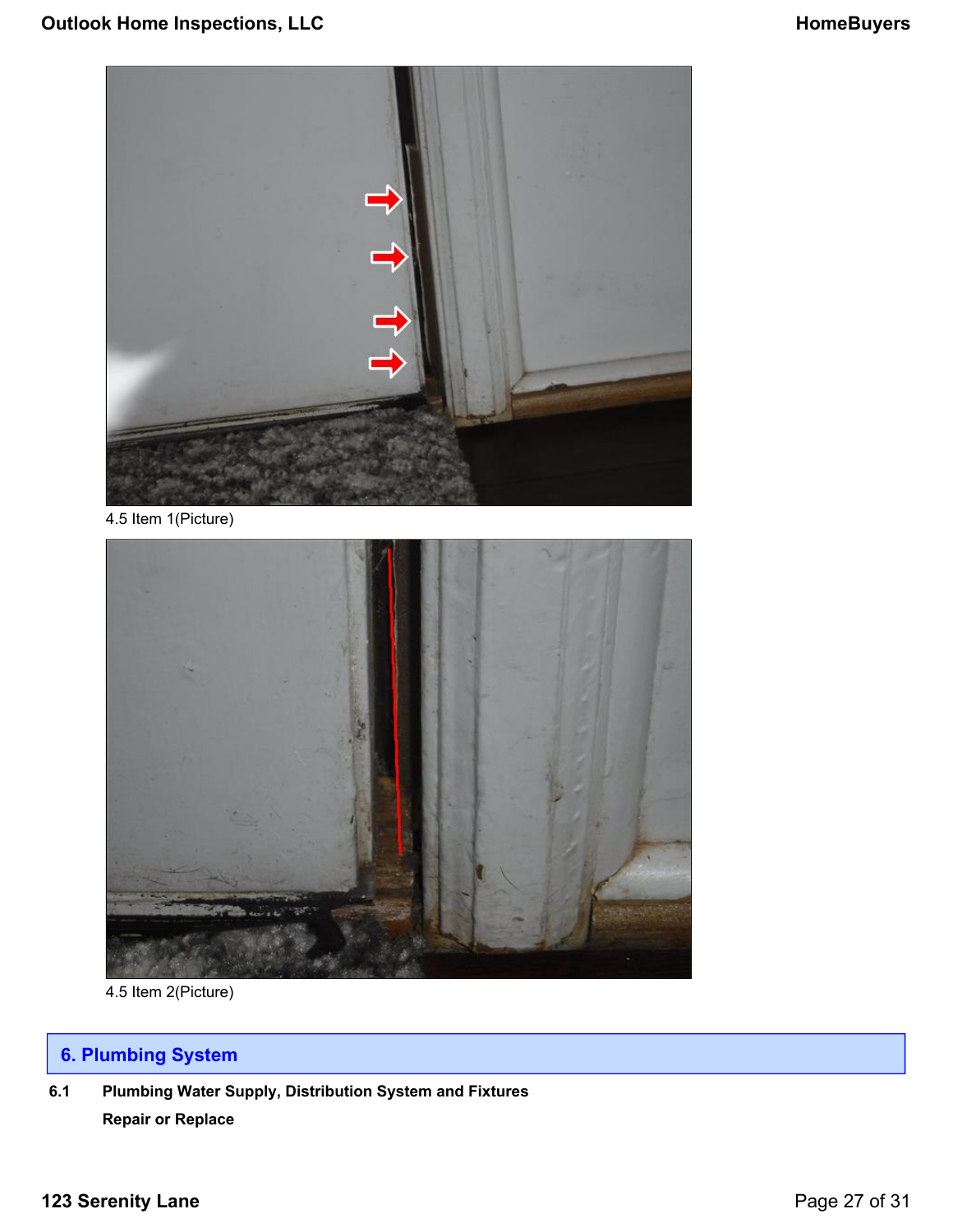## **Outlook Home Inspections, LLC HomeBuyers HomeBuyers**

Hose bib located at rear of the home near the crawl space entrance has become detached from the wall. Repair needed to secure hose bib in place. A licensed plumbing contractor should perform repair.



6.1 Item 1(Picture)

## **7. Electrical System**

## **7.8 Carbon Monoxide Detectors**

#### **Repair or Replace**

Permanently installed and properly functioning carbon monoxide detectors are vital to the safety of homes where gas appliances are in use. No CO detectors were located during the time of the inspection. Installation is recommended.

## **8. Heating / Central Air Conditioning**

## **8.6 Cooling and Air Handler Equipment**

#### **Repair or Replace**

Water was noted to be pooling on the ground inside the crawlspace just beneath the air handler cabinet. Moisture could be indicative of a potential equipment problem. A licensed HVAC contractor should be consulted for evaluation of the system and to outline necessary repair(s).

Home inspectors are not required to report on the following: Life expectancy of any component or system; The causes of the need for a repair; The methods, materials, and costs of corrections; The suitability of the property for any specialized use; Compliance or non-compliance with codes, ordinances, statutes, regulatory requirements or restrictions; The market value of the property or its marketability; The advisability or inadvisability of purchase of the property; Any component or system that was not observed; The presence or absence of pests such as wood damaging organisms, rodents, or insects; or Cosmetic items, underground items, or items not permanently installed. Home inspectors are not required to: Offer warranties or guarantees of any kind; Calculate the strength, adequacy, or efficiency of any system or component; Enter any area or perform any procedure that may damage the property or its components or be dangerous to the home inspector or other persons; Operate any system or component that is shut down or otherwise inoperable; Operate any system or component

## **123 Serenity Lane** Page 28 of 31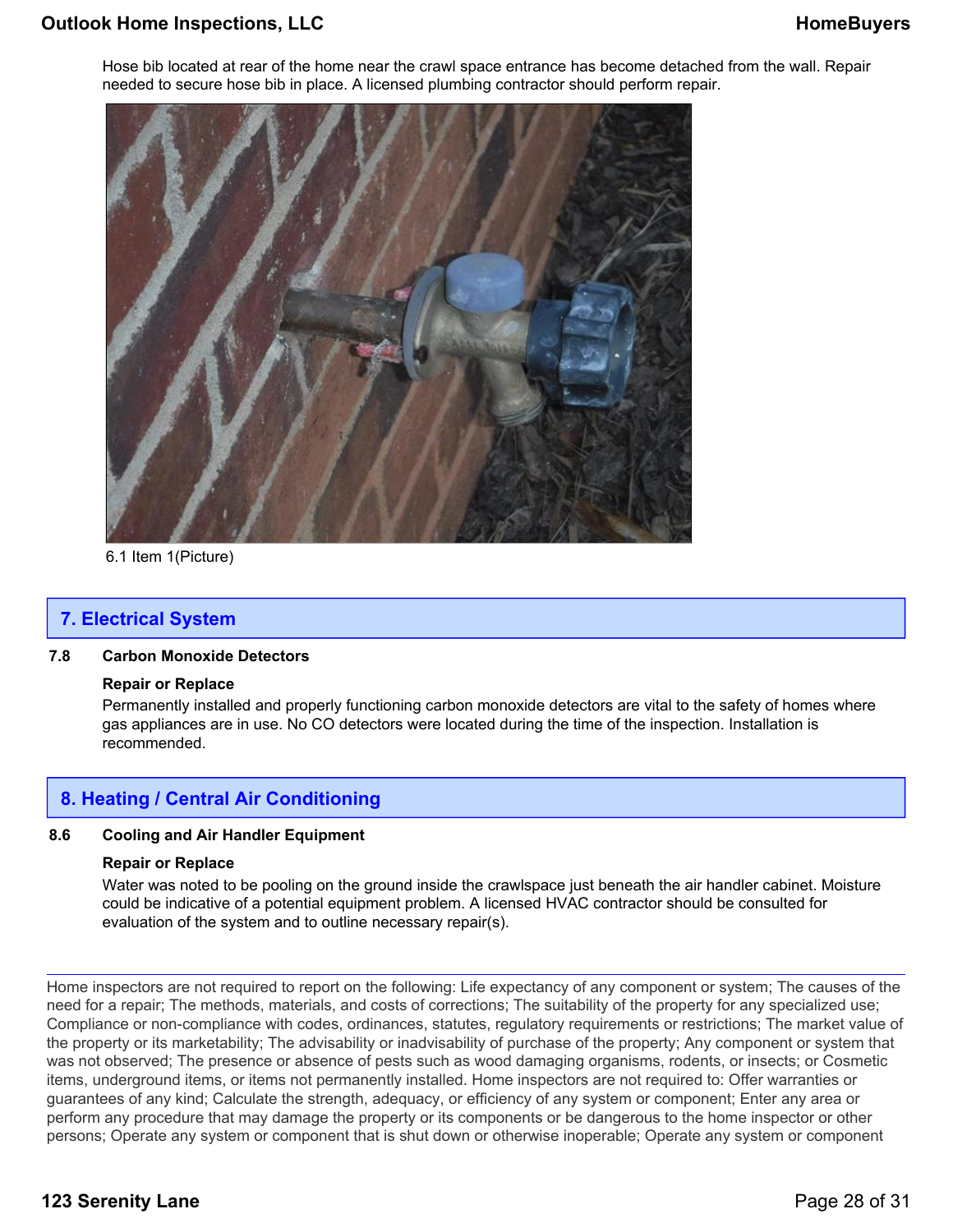## **Outlook Home Inspections, LLC** And the Mateuralian of the HomeBuyers of the HomeBuyers

that does not respond to normal operating controls; Disturb insulation, move personal items, panels, furniture, equipment, plant life, soil, snow, ice, or debris that obstructs access or visibility; Determine the presence or absence of any suspected adverse environmental condition or hazardous substance, including but not limited to mold, toxins, carcinogens, noise, contaminants in the building or in soil, water, and air; Determine the effectiveness of any system installed to control or remove suspected hazardous substances; Predict future condition, including but not limited to failure of components; Since this report is provided for the specific benefit of the customer(s), secondary readers of this information should hire a licensed inspector to perform an inspection to meet their specific needs and to obtain current information concerning this property.

*Prepared Using HomeGauge <http://www.HomeGauge.com>* : Licensed To Jonathan Dyer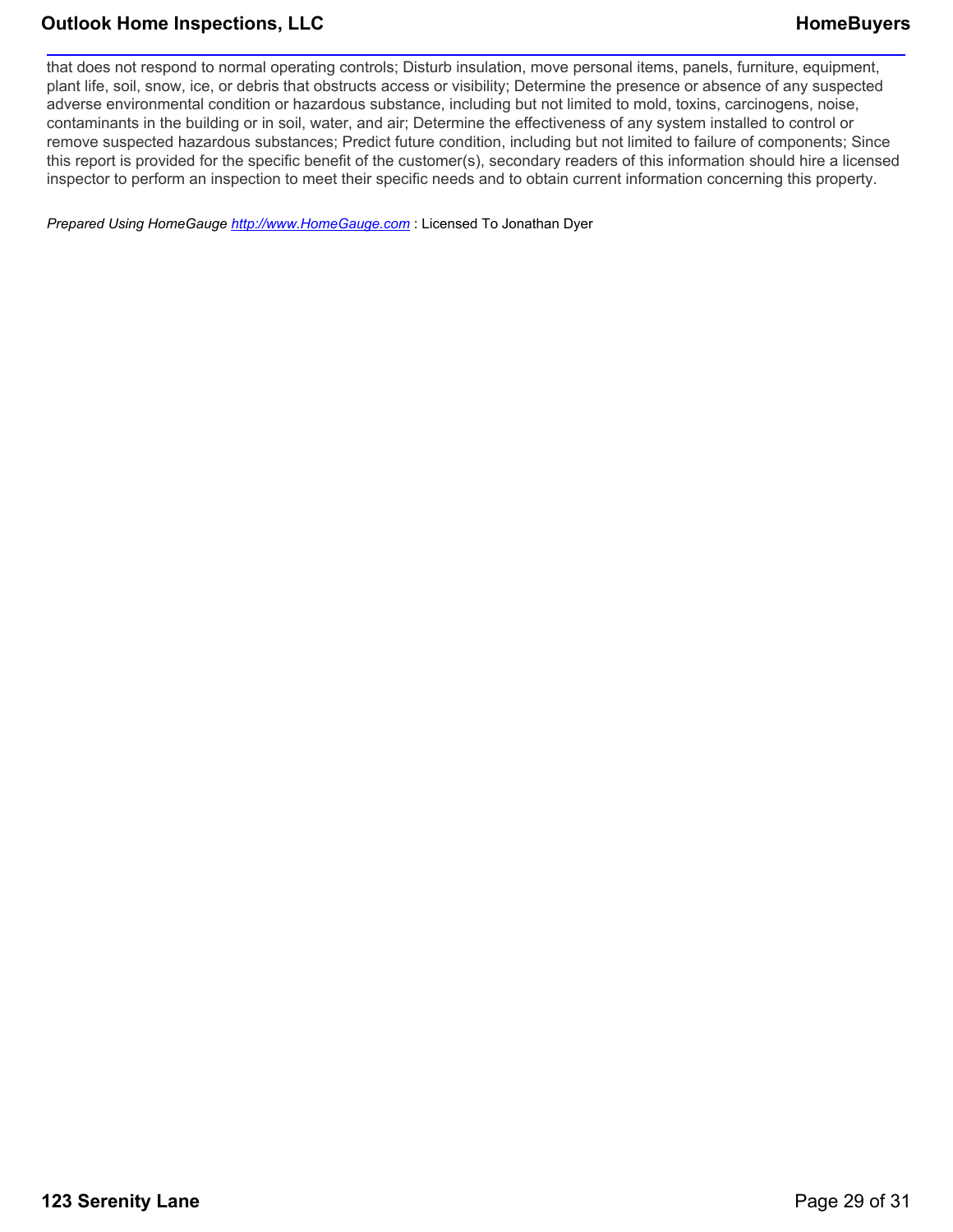# <span id="page-29-0"></span>**INVOICE**

**Outlook Home Inspections, LLC outlookhi@gmail.com NC #3778 Inspected By: Jonathan Dyer**

**Inspection Date:** 9/2/2016 **Report ID:**

| <b>Customer Info:</b>                                                                                              |              | <b>Inspection Property:</b>    |                           |
|--------------------------------------------------------------------------------------------------------------------|--------------|--------------------------------|---------------------------|
| <b>Prospective HomeBuyers</b><br>123<br>Justsome Place<br><b>NC</b><br><b>Customer's Real Estate Professional:</b> |              | 123 Serenity Lane<br><b>NC</b> |                           |
| <b>Inspection Fee:</b>                                                                                             |              |                                |                           |
| <b>Service</b>                                                                                                     | <b>Price</b> | <b>Amount</b>                  | <b>Sub-Total</b>          |
|                                                                                                                    |              |                                | Tax \$0.00                |
|                                                                                                                    |              |                                | <b>Total Price \$0.00</b> |

**Payment Method: Payment Status: Note:**